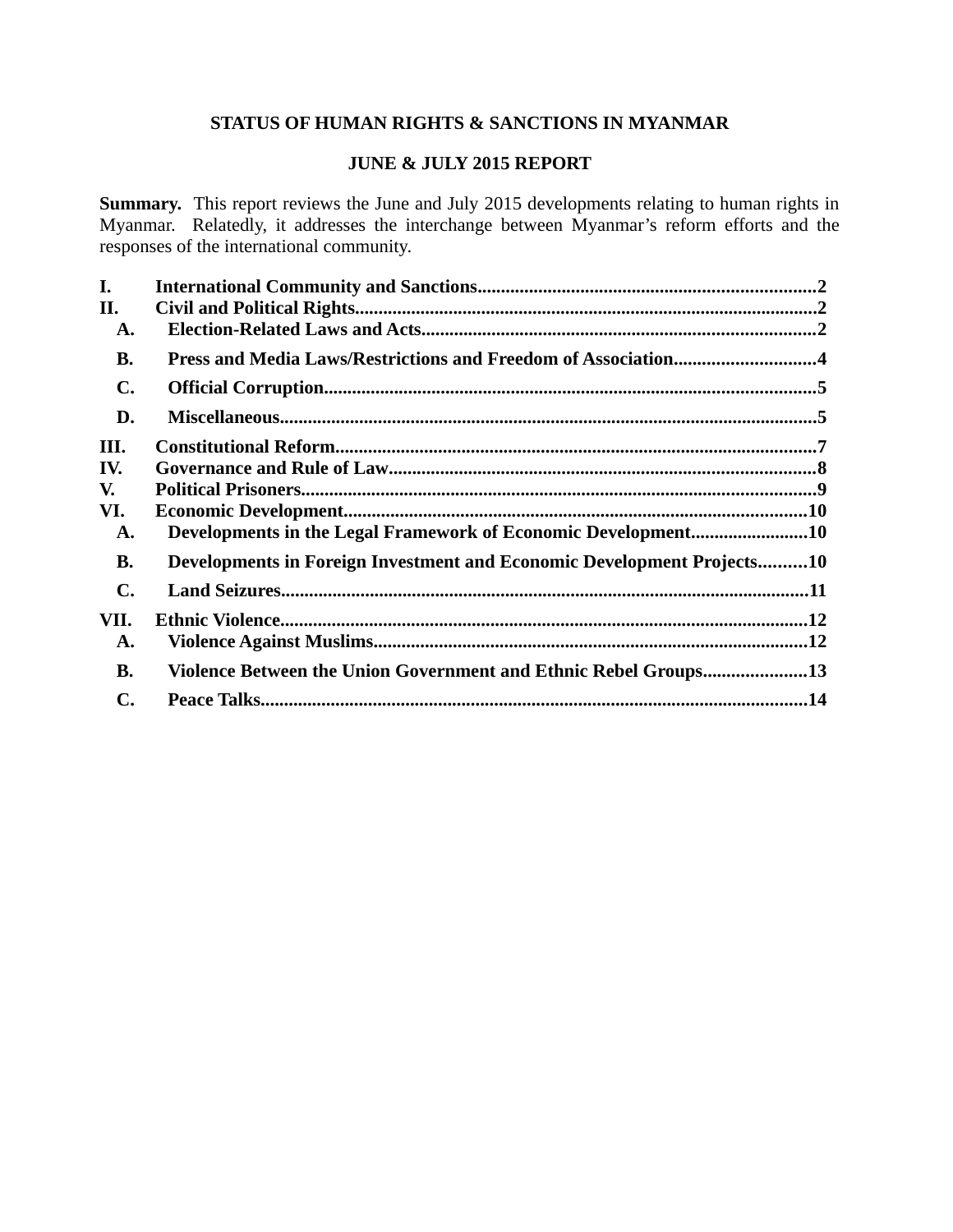### <span id="page-1-0"></span>**I. International Community and Sanctions**

United Nations officials reflected on an apparent schism occurring at the higher levels of the supranational organization over how to handle Myanmar's Rohingya minority following the recent attention cast on the "boat migrant" issue.<sup>1</sup> Jordan's Zeid Ra'ad Al Hussein, recentlyappointed high commissioner for human rights, along with the United States ambassador, is pushing for a strongly human rights-oriented approach to the issue, while Yangon's ranking domiciled UN official and a senior Indian diplomat are advising a tempered, more gradual approach keyed toward development.<sup>2</sup> The different approaches have been pointed to by some as evidence of a lack of solidarity and perhaps even the absence altogether of a coherent plan to address the stateless group who have also been effectively abandoned by neighboring Bangladesh.<sup>3</sup>

The tension began at the end of May, when Zeid Ra'ad Al Hussein delivered a report to the UN Security Council detailing the systematic discrimination faced by the Rohingya, prompting an irritated and swift response from Speaker of Parliament Shwe Mann, who called for the "exercise [of] great care to avoid creating misconceptions about [Myanmar] and aggravating communal tensions and conflict."<sup>4</sup> A majority of UN workers currently in Myanmar are said to be generally in favor of a gentler approach, although a few have expressed support for Zeid Ra'ad Al Hussein's tougher tack.<sup>5</sup>

The U.S. continues to push on the Rohingya issue, urging Myanmar to recognize the group as citizens and treat them accordingly, with both Assistant Secretary of State Anne Richard and President Barack Obama stressing the need to end discrimination.<sup>6</sup> Richard called for all of Myanmar's ranking politicians to address the issue, perhaps an indirect admonition to Aung San Suu Kyi to proactively address the hardships faced by the Rohingya and other ethnic minorities, an approach she has thus far avoided.<sup>7</sup> Although Richard said that sanctions were not currently being considered should Myanmar fail to take steps to address the issue, she did note that sanctions were "in the diplomatic toolbox."<sup>8</sup> The reaction from Myanmar was predictable irritation, with delegation head Htein Lin responding, "You cannot single out my country."<sup>9</sup> "There have been accusations that those boat people are from Myanmar….most boat people drifting in the sea are not from Myanmar, but from one of our neighboring countries," he explained, following an emergency meeting in Bangkok held in late May.<sup>10</sup>

### **II. Civil and Political Rights**

#### <span id="page-1-2"></span><span id="page-1-1"></span>**A. Election-Related Laws and Acts**

On June 20, Myanmar's opposition leader Aung San Suu Kyi said her party, the National League for Democracy ("NLD"), would decide soon whether to participate in the November elections.<sup>11</sup> On July 11, she confirmed her party would run, but did not provide any details regarding who their candidate would be.<sup>12</sup> Myanmar's constitution bars Suu Kyi from being the president nominee because her sons are British citizens.<sup>13</sup> The last election in which the NLD participated was in 1990 when it won by a landslide but was not allowed to take power.<sup>14</sup>

President Thein Sein has made statements suggesting he is committed to a fair election.<sup>15</sup> He was quoted saying, "As the first civilian government in many years, we have a responsibility and we promise to try our best to ensure that the upcoming general election is clean, free and fair,"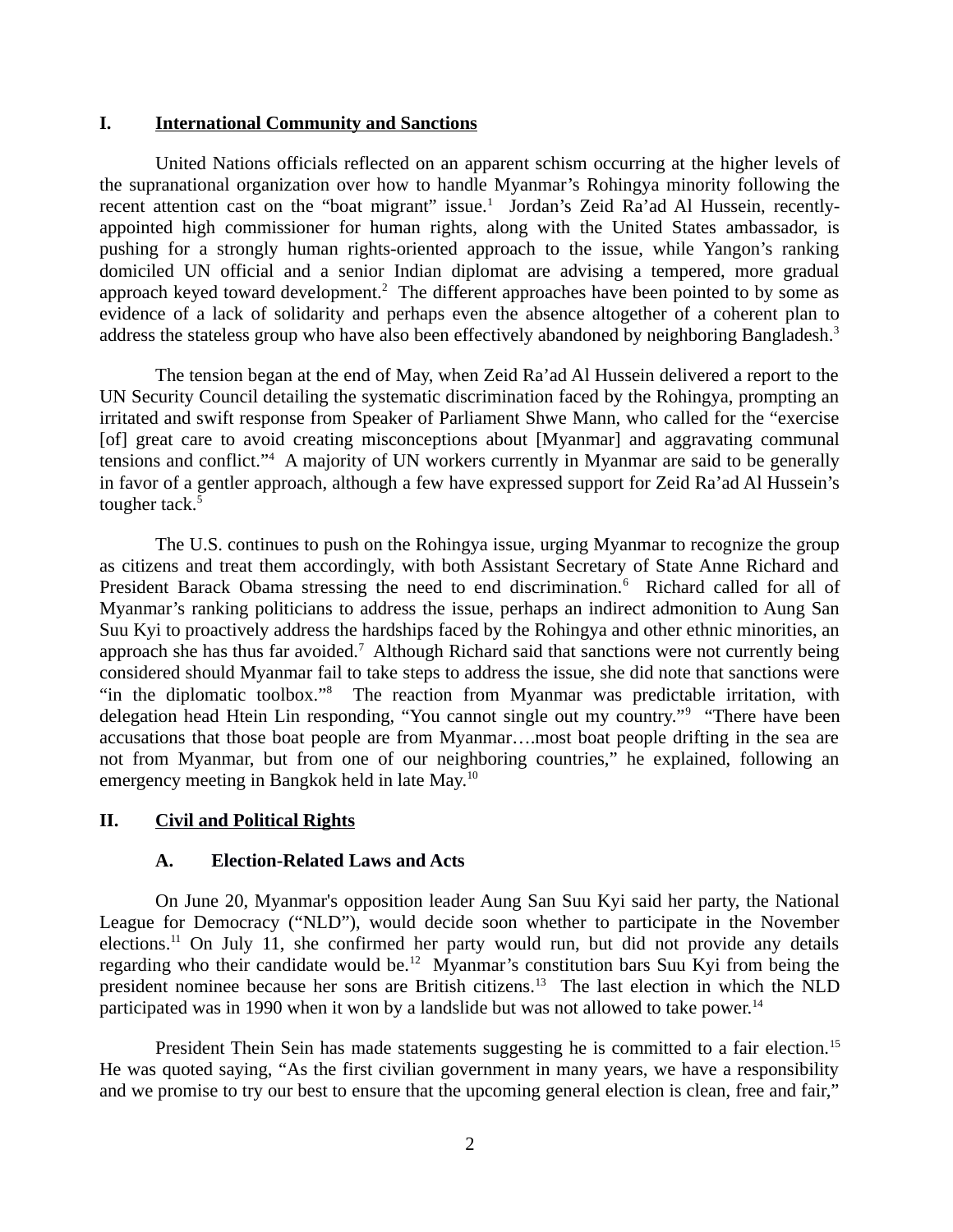in a national radio address a day after the election date was confirmed.<sup>16</sup> A former general, President Tein Sein has been applauded by the international community for political and economic reforms that have lessened the country's isolation, sparking the end of many Western sanctions.<sup>17</sup> However, as elections approach, there is some concern that Myanmar might be back-pedalling on its democratic transition.<sup>18</sup>

The country's most powerful military leader, General Min Aung Hlaing said the military would "respect the election result," but made clear that giving control to the civilian government would need to wait until ceasefire deals are reached with all of Myanmar's ethnic armed groups which he predicted could take five to ten years.<sup>19</sup>

In addition to the problems arising from armed conflicts, many states face issues with voter lists.<sup>20</sup> Suu Kyi raised doubts about the freeness and fairness of the election because of the large number of mistakes in these lists.<sup>21</sup> Voter rolls went on display in ward offices across 10 states and regions on June 22 and voters had until July 5 to ensure their accuracy.<sup>22</sup> Errors were corrected by submitting the relevant form to the ward office.<sup>23</sup> The NLD released an open letter to the Union Election Commission ("UEC") saying the voter lists that went on display in the second phase of the electoral roll project featured error rates ranging from 30 to 80 percent.<sup>24</sup>

The UEC later admitted problems inserting some 30 million names into electoral lists, but noted that voters could make corrections.<sup>25</sup> NLD representatives met with officials from the UEC to discuss voter list errors.<sup>26</sup> The NLD issues centered around two overarching themes: the mismanagement among ward- and village-level election sub-commissions and the effective loss of voting rights in the case of citizens without an official household list.<sup>27</sup> Some sub-commissions restricted access to the voter lists when they were supposed to be on public display, while others posted the lists but left the electoral offices locked.<sup>28</sup> Yet other sub-commissions failed to display the lists at the times they were supposed to do so.<sup>29</sup> Citizens without an official household list could include such people as squatters and migrant workers, even if they hold a citizenship identity card.<sup>30</sup> Furthermore, the lists included many people who are deceased and omitted many living voters. $31$ 

The NLD is not the only party with concerns about voting. Sai Nyunt Lwin, Secretary of the Shan Nationalities League for Democracy, one of two main ethnic parties in Shan State, told a forum in Yangon that his party was concerned that voting could be cancelled in areas where progovernment parties are seen as having little chance of winning, as happened in the 2010 election.<sup>32</sup>

 In Rakhine State, electoral officials posted voter lists for public inspection ahead of the November general elections in which several hundred thousand Rohingya Muslims who hold only temporary ID documents (referred to as "white cards") were not included. $33$  In the 2010 general election and 2012 by-election, white card holders were allowed to vote.<sup>34</sup> This past February, the government declared the white cards invalid and the Constitutional Tribunal has ruled that  $\epsilon$  temporary ID holders cannot vote.<sup>35</sup> Preventing the Rohingya Muslims from voting could help the Rakhine National Party, dominated by Rakhine Buddhists, sweep all seats in the state in November for the parliament and state assembly.<sup>36</sup>

Although some of the ethnic parties have similar concerns to those of the NLD, they are not all necessarily aligned with the NLD. Certain Buddhist groups such as the Committee for the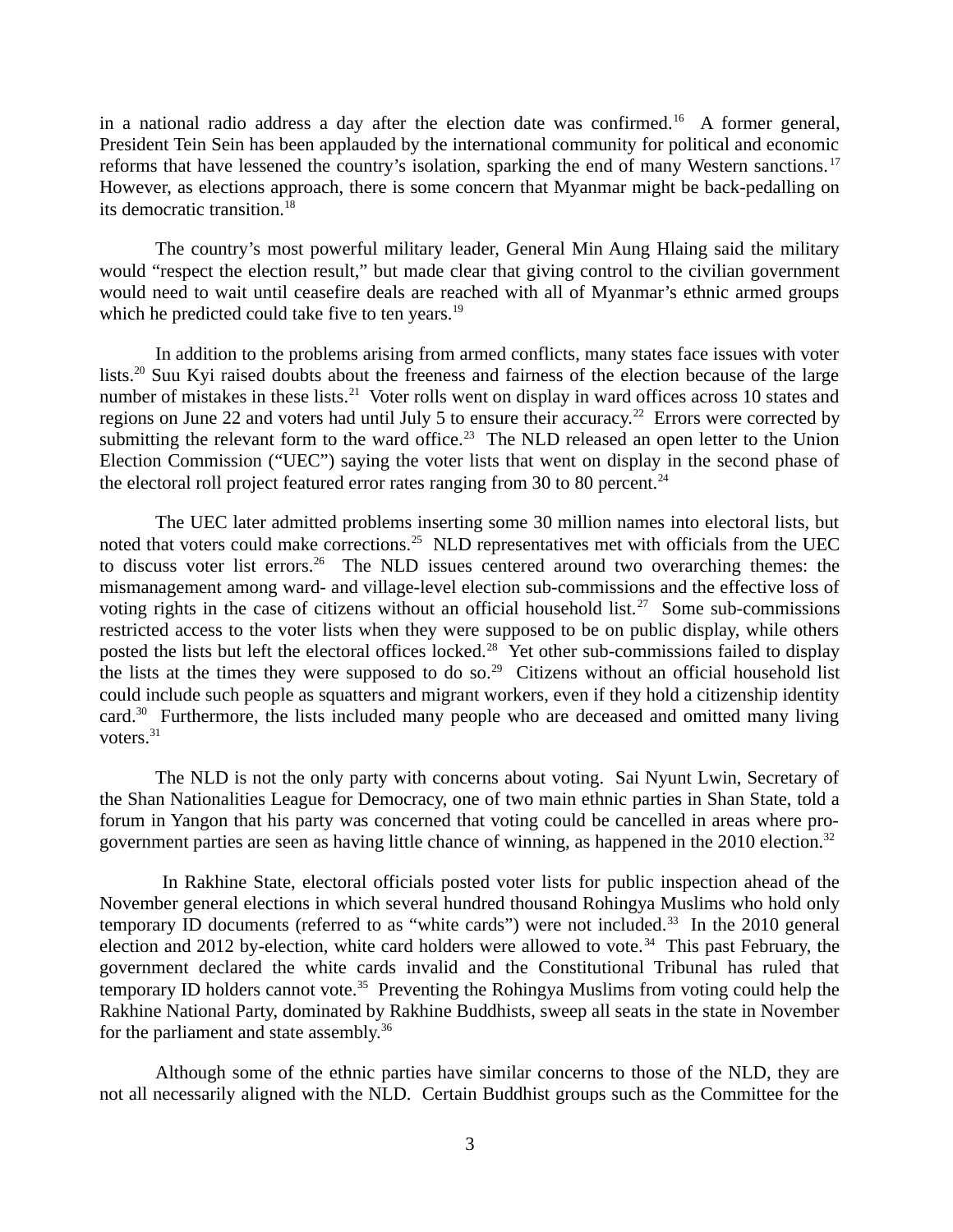Protection of Race and Religion stated that a NLD election win would harm "race and religion".<sup>37</sup> Suu Kyi said that such statements are in breach of the Constitution because religion cannot be used in politics.<sup>38</sup> The NLD is considered vulnerable on the topic of race and religion because its senior members have been advocating for human rights for all, including non-Buddhists.<sup>39</sup>

In spite of some tension amongst the parties, there has been an effort on their parts to ensure a fair election. In preparation for the November general election, 67 political parties have pledged to uphold standards of conduct in their campaigns.<sup>40</sup> In a ceremony on June 26, they signed a code of conduct forbidding personal attacks on each other or threats to national unity by fueling regionalism and racism. $41$  The code is not legally binding, but any party accused of breaching the code may be publicly denounced. $42$ 

# <span id="page-3-0"></span>**B. Press and Media Laws/Restrictions and Freedom of Association**

Myanma newspapers and TV channels are ignoring errors in the preliminary voter lists that have been unveiled across the country, which include incorrect names, birthdays and national registration numbers; inclusion of deceased people and those without a number; and exclusion of eligible voters.<sup>43</sup> Based on the estimate by the NLD that 30 to 80 per cent of the data is incorrect in a 32-township sample, 8.7 million out of nearly 29 million eligible voters have incorrect data if the level of errors is 30 per cent and 23.2 million if it is 80 per cent.<sup>44</sup>

Myanmar's Ministry of Information has pursued contempt charges against 17 editors of a local newspaper for reporting on its own legal proceedings in a separate defamation case brought by the government.<sup>45</sup> Minister of Information Ye Htut explained that the paper's coverage of the proceedings put "pressure" on the court; defense lawyer Thein Than Oo predicted that similar suits would follow as elections near, since the government will put pressure on activists, journalists and others who oppose them.<sup>46</sup>

Myanma reporters have been banned from meetings of both houses of the legislature; journalists now watch the proceedings on a television monitor outside the chambers, broadcast exclusively by state-media. $47$  The decision was prompted by photographs published by the Myanmar Post Global that appeared to show a military lawmaker voting on behalf of his absent colleagues.<sup>48</sup> Brigadier-General Tint San—a Lower House lawmaker for the military—sent Speaker Shwe Mann a letter on behalf of the Lower House military contingent, explaining that the two military representatives absent in the photographs were attending a joint bill committee meeting and had instructed their colleagues to cast votes for them, adding that it would not happen again.<sup>49</sup> He further requested a media ban, which Speaker Shwe Mann believed to be "suitable and  $fair. "50"$ 

On July 10, three activists were found guilty of violating Myanmar's Peaceful Assembly Law by holding a prayer session without permission and were sentenced to four months in prison.<sup>51</sup> The three activists were joined by others to pray for the safety of the students participating in the grassroots student movement protesting a new National Education Law.<sup>52</sup> Two days earlier, five members of the Tavoy (Dawei) University Student Union were sentenced to onemonth imprisonment or a 30,000 kyat (US\$33) fine for organizing a protest.<sup>53</sup> In the same week, several student activists, including Ko Zeya Lwin, were arrested for protesting against a decision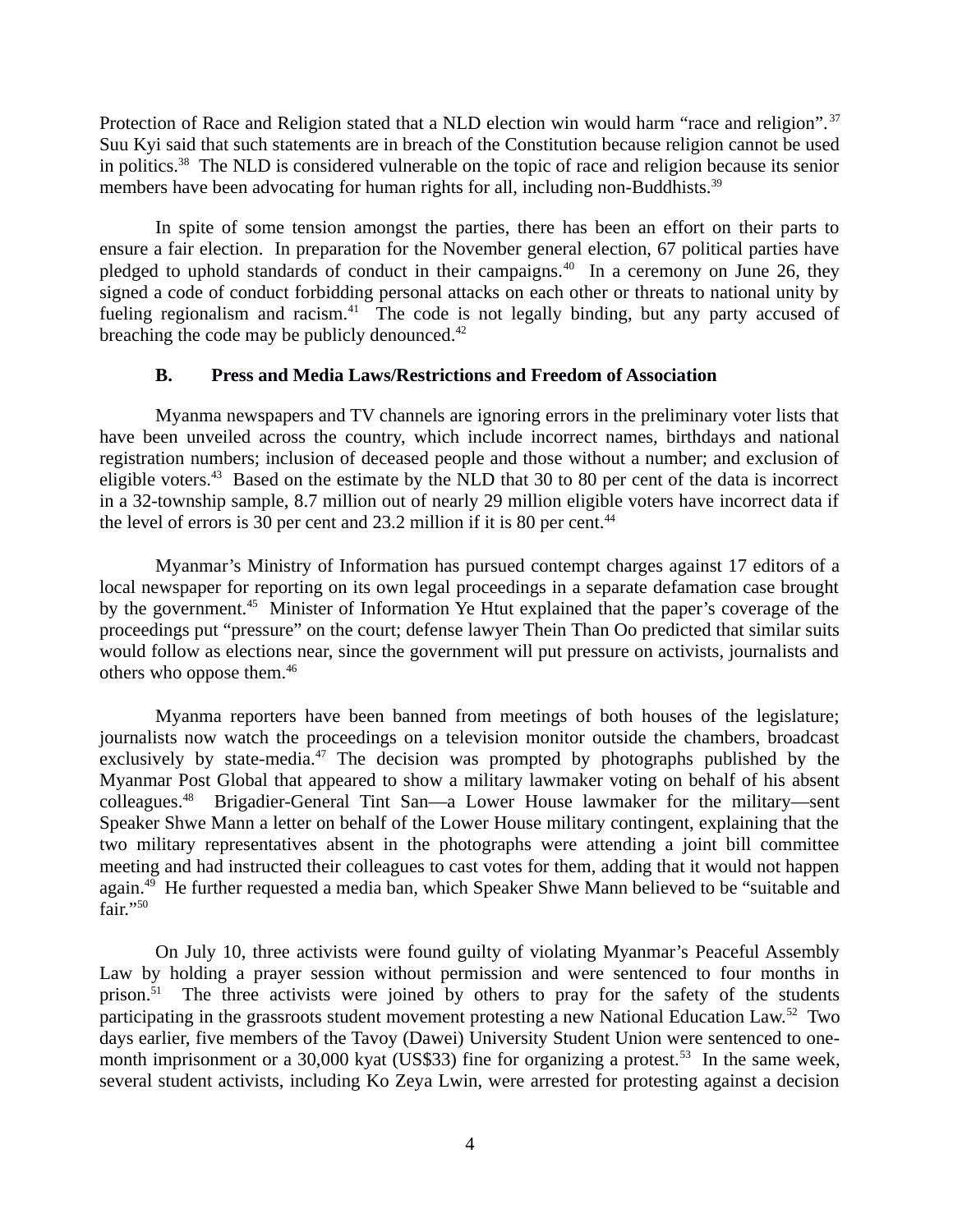by parliament to block constitutional reform which would ease military control and allow the NLD leader, Aung Sun Suu Kyi to run for President.<sup>54</sup>

On July 21, a Myanma court fined a newspaper's chief editor and deputy chief editor 1 million kyat (US\$809) each after finding them guilty of violating the country's media law by insulting the President.<sup>55</sup> Press freedom advocates believe the case to be an effort to intimidate the media ahead of November's scheduled general election.<sup>56</sup>

On July 22, student leader Ko Ko Gyi and four other activists were found guilty of breaching Myanmar's Peaceful Assembly Law and sentenced to 21 days in prison or a fine of 10,000 kyat (US\$8.30).<sup>57</sup> The activists' charges stemmed from a small march through the site of a condominium development; the protesters sought to halt the construction and restore the public park that existed previously.<sup>58</sup>

On July 30, President Thein Sein issued a presidential pardon of nearly 7,000 prisoners, including journalists and social activists.<sup>59</sup> Among them were the owner, publisher and three journalists from a privately-run weekly journal, Bi Mon Te, who were sentenced to two years last November on charges of causing public alarm.<sup>60</sup>

# <span id="page-4-1"></span>**C. Official Corruption**

Aung Thaung, a senior politician who was implicated in violence against dissidents and accused of widespread corruption, died on July 23 in Singapore, according to reports.  $61$  A military veteran and close associate of Than Shwe, who led Myanmar's governing junta from 1992 to 2011, Aung Thaung was the country's industry minister from 1997 to 2011.  $62$  He was accused of using that position to financially benefit himself, his family and aides.<sup>63</sup> The Irrawaddy said he was believed to be one of Myanmar's wealthiest men.<sup>64</sup>

Aung Thaung was placed on the U.S. Treasury Department's "blacklist", which accused him of undermining the country's transition to democracy through corruption and other means.<sup>65</sup> In addition, he was a leader of the junta's political wing, the Union Solidarity and Development Association, which was accused of a 2003 attack in the country on a motorcade of pro-democracy figures. $^{66}$  Dozens were reported killed. $^{67}$ 

# <span id="page-4-0"></span>**D. Miscellaneous**

# *Race and Religion Laws*

As we reported in our March-April 2015 report, the International Commission of Jurists ("ICJ") and Amnesty International made a fresh appeal to Myanmar's parliament to reject or extensively revise a series of proposed laws that would entrench already widespread discrimination and risk fueling further violence against religious minorities.<sup>68</sup> A package of four laws described as being aimed at "protect[ing] race and religion" has passed multiple stages in the parliamentary approval process and includes provisions that are deeply discriminatory on religious and gender grounds. $69$ 

On July 7, the Buddhist Women's Special Marriage Law was passed by a vote of 524 to 44 (with eight abstentions) by both Houses of Parliament sitting in a joint session. The final version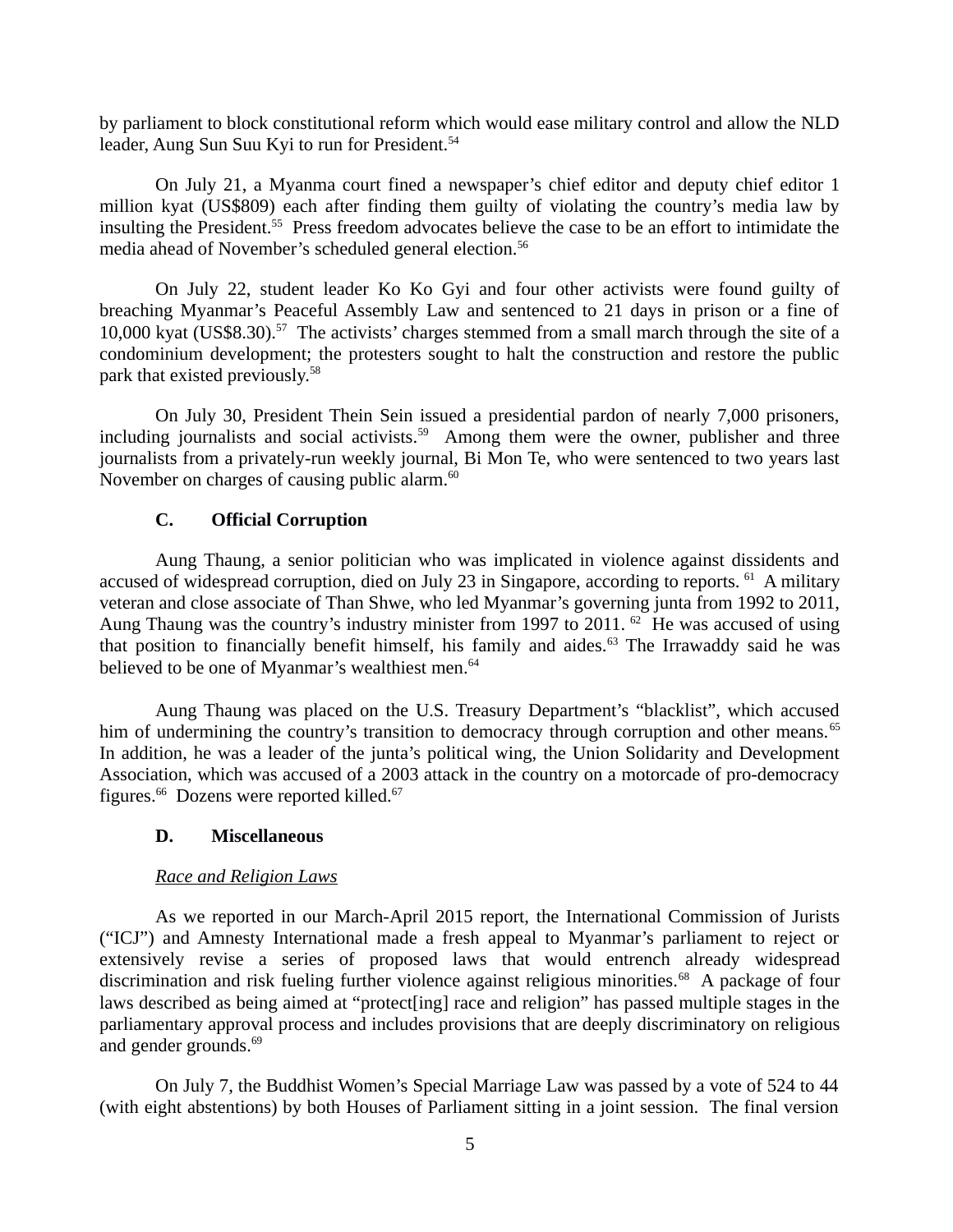of the bill has not been made public. The legislation now goes to President Thein Sein for his signature.

According to Human Rights Watch, $70$  the bill targets Buddhist women who seek to marry non-Buddhist men and introduces vaguely defined acts against Buddhism as grounds for divorce, forfeiture of custody and matrimonial property and imposes potential criminal penalties. According to Phil Robertson (Deputy Asia Director), "The Special Marriage Law is a blatant attempt to curb interfaith marriages with absurd claims of helping Buddhist women."<sup>71</sup>

The law permits the district level registrar to publicly display a couple's application for marriage for 14 days and permits any objections to the marriage to be taken to local court.<sup>72</sup> The law places further discriminatory restrictions on women under age 20, who, in addition, are required to obtain consent from their parents or legal guardian to marry a non-Buddhist.<sup>73</sup>

According to analysts, the Special Marriage Law contravenes Myanmar's treaty obligations under international law, as the International Covenant on Civil and Political Rights upholds the right to marry and to have a family without discrimination on religious or other grounds.<sup>74</sup>

Two remaining draft laws – on religious conversion and monogamy – are still being debated in Parliament, with the "Population Control law" (the fourth element of the new "protect race and religion" package) having been signed into law this past May.<sup>75</sup> It empowers authorities to limit the number of children members of any designated group can have.<sup>76</sup>

According to Human Rights Watch, there are concerns that Parliament and the President are pandering to extremists in the run up to the November national election with such legislation a prime example of this nationalistic move.<sup>77</sup>

#### *Rohingya Muslim Minority*

 Regardless of who holds power after the November elections, the increase of violence against ethnic and religious groups is regarded by many observers as a direct consequence of the reform process, which has now been put into jeopardy by a wave of racist violence. Once of the most visible incarnations of this development is the ongoing campaign against the Rohingya Muslim minority.

 The Rohingya people predominately live in a corner of Rakhine State, but many are now risking their lives by seeking refuge elsewhere.<sup>78</sup> While the Rohingya have endured persecution in Myanmar for decades, the conditions they face have worsened of late. The government continues to deny them citizenship and they now have to contend with a militant ultra-nationalist Buddhist movement called Ma Ba Tha, led by Wirathu, a monk who was himself a former political prisoner before being freed in 2010. Wirathu has been implored to tone down his rhetoric by no less a personage than the Dalai Lama himself.<sup>79</sup>

 The Rohingya have been described by the UN as among the most persecuted minorities in the world, with Myanmar having recently been labelled the world's eighth most dangerous state for religious and ethnic minorities to live in. $80$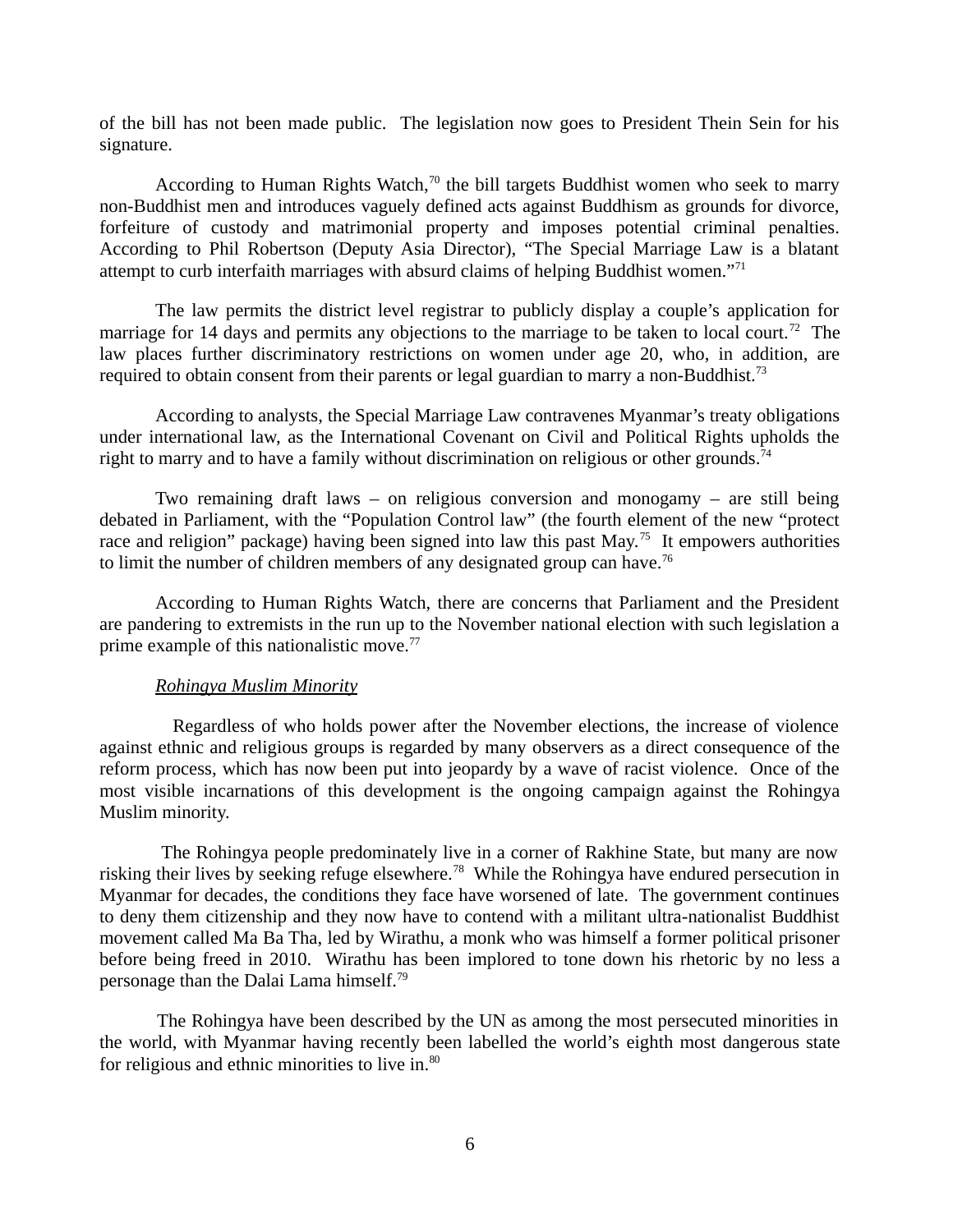Wai Wai Nu, a 27-year-old Rohingya and political activist, recently met with President Obama to call on the Americans to intervene. In an interview after her meeting with President Obama she explained: "We're experiencing a deterioration of human rights violations in every sector...There should be a return to sanctions."<sup>81</sup>

In 2013, the U.S. began suspending some of its long-standing sanctions against Myanmar's military regime. Wai Wai Nu wants to see some of those restrictions return — specifically the ones that target certain regime figures with visa bans. That is the only way, she believes, to ensure that the government will stick to its promise to allow a free and fair election and, ultimately, reduce recent ethnic and religious violence. "We appreciate the U.S. concern about our country and our cause — but we should have more concrete action, rather than just expressing worries in a statement."<sup>82</sup>

If Myanmar is ever to fully respect human rights it will have to confront its so-called "identity politics". That will be no easy task given how deep and raw the wounds of religion and ethnicity still are for many in the country. The reality of identity politics poses a fundamental threat to the reform process in Myanmar.<sup>83</sup>

#### *Headscarves*

The Organization for the Protection of Race and Religion, known by the Myanma acronym Ma Ba Tha (as referred to above), is gaining ground in Myanmar according to the English newspaper, *The Guardian*. It also received increased international attention last month for its proposal to ban Muslim headscarves in public schools. <sup>84</sup> In a list of recommendations released in mid-June, Ma Ba Tha told its members to lobby the government to ban Muslim students from wearing the burqa in government schools.<sup>85</sup>

Explaining the move, Ma Ba Tha monk Pamaukkha said: "When [Muslims] live in Myanmar, they need to obey the law and regulations of the country. We are not targeting or attacking their religion."<sup>86</sup> The group also said it would "show the people the right track" when it came to the November elections, encouraging people to vote for candidates who "will not let our race and religion disappear".<sup>87</sup>

The group of monks is at the forefront of the nationalist movement that threatens to overshadow gains made by Myanmar's reformers, with many suggesting it has the backing of an anti-reform faction amongst the ruling elite.<sup>88</sup>

David Mathieson, a senior researcher on Myanmar for Human Rights Watch, said: "The Ma Ba Tha have become an unaccountable and arrogant political force based on extremist religious and social views, like a fifth column using Buddhism to serve shady political and economic interests."<sup>89</sup>

#### <span id="page-6-0"></span>**III. Constitutional Reform**

On June 25, after three days of debate, Myanmar's Union Parliament voted against key amendments to the nation's Constitution, effectively retaining the military's political dominance and blocking Aung San Suu Kyi's presidential bid in the upcoming 2015 elections. $90$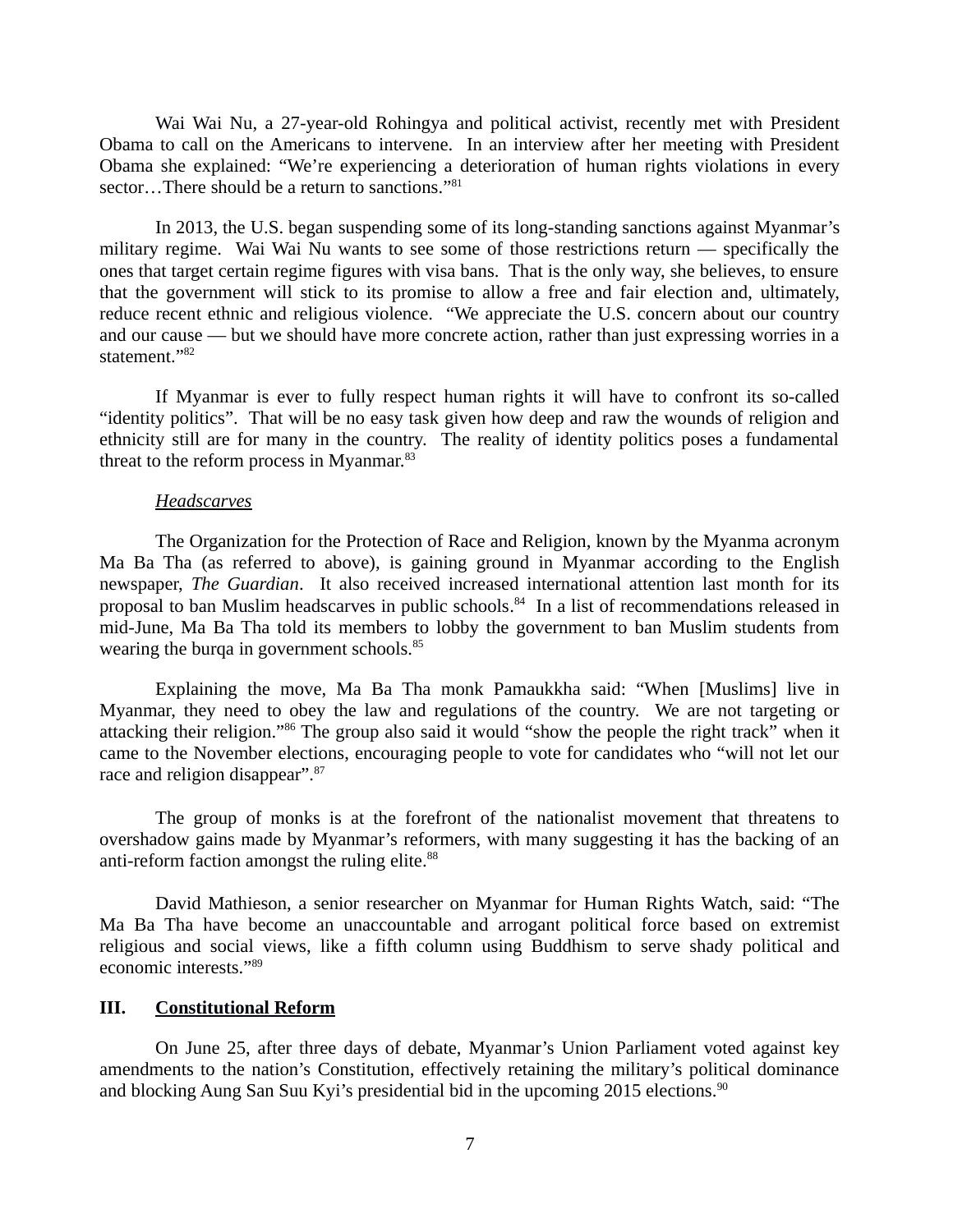The vote considered amendments to several controversial provisions of the Constitution, including two provisions that are widely viewed as especially problematic. First, the Union Parliament rejected a proposed amendment to Article 59(f), which prohibits anyone with close family members who owe allegiance to a foreign power to run for the office of president.<sup>91</sup> The clause is largely viewed as a deliberate attempt to keep Aung San Suu Kyi, whose sons are British citizens, out of office, and in effect will continue to disqualify her from the presidency for purposes of the 2015 elections.<sup>92</sup> Second, Parliament rejected a proposed amendment to Article 436, which requires that constitutional amendments be approved by more than 75% of Parliament.<sup>93</sup> A separate constitutional provision reserves at least 25% of Parliament seats for military officials, granting the military an effective veto power over any constitutional change.<sup>94</sup> The proposed amendment would have reduced the approval threshold for constitutional amendments to 70%, thereby eliminating the military's de facto veto power.<sup>95</sup> However, the failure to amend this super-majority voting provision means the military's veto power over constitutional change will remain.<sup>96</sup>

The amendments were blocked in a secret ballot vote, attended by 583 Members of Parliament.<sup>97</sup> Approximately 67% of the lawmakers in attendance voted in favor of the amendments, short of the 75% approval required for passage.<sup>98</sup> Had lawmakers voted in favor of the amendments, the next step would have been a national referendum on the proposed amendments, which would have become law if they had received majority support from Myanmar's citizens.<sup>99</sup>

Describing the rejection of the constitutional amendments as "not a shock," Han Tha Myint, a senior member of the NLD, said the party would now decide whether to contest the 2015 elections or whether to boycott the elections as the party did in 2010.<sup>100</sup> If the party does decide to put up candidates, Han Tha Myint said the NLD would try again to amend the constitution after the 2015 election, noting that he expects the NLD to have significantly greater Parliamentary representation following the elections, based on NLD polling data.<sup>101</sup>

# <span id="page-7-0"></span>**IV. Governance and Rule of Law**

As described more fully in Section III above, efforts to amend the Myanma constitution were blocked by parliamentary vote on June 25. NLD leader Aung San Suu Kyi spoke to the press afterwards and expressed her view that the outcome had been inevitable, saying "[i]t is not a strange result. It's nothing special to be surprised about."<sup>102</sup> She took the opportunity to highlight to potential voters in the 2015 elections the parties supportive of constitutional change in Myanmar as opposed to the staunch opposition of the military-backed incumbents, but also stressed that supporters of reform should address matters "within the framework of law" and not put themselves in harm's way by protesting. $103$ 

Suu Kyi also distanced herself and the NLD from the Union Solidarity and Development Party ("USDP")'s proposed amendments, saying that while the NLD sought changes to the constitution, they did not agree with the specific changes proposed by the USDP.<sup>104</sup> In particular, the USDP's proposals had not properly approached an amendment that would have allowed Suu Kyi to contest the presidency.<sup>105</sup> Furthermore, she said that she had given up on previously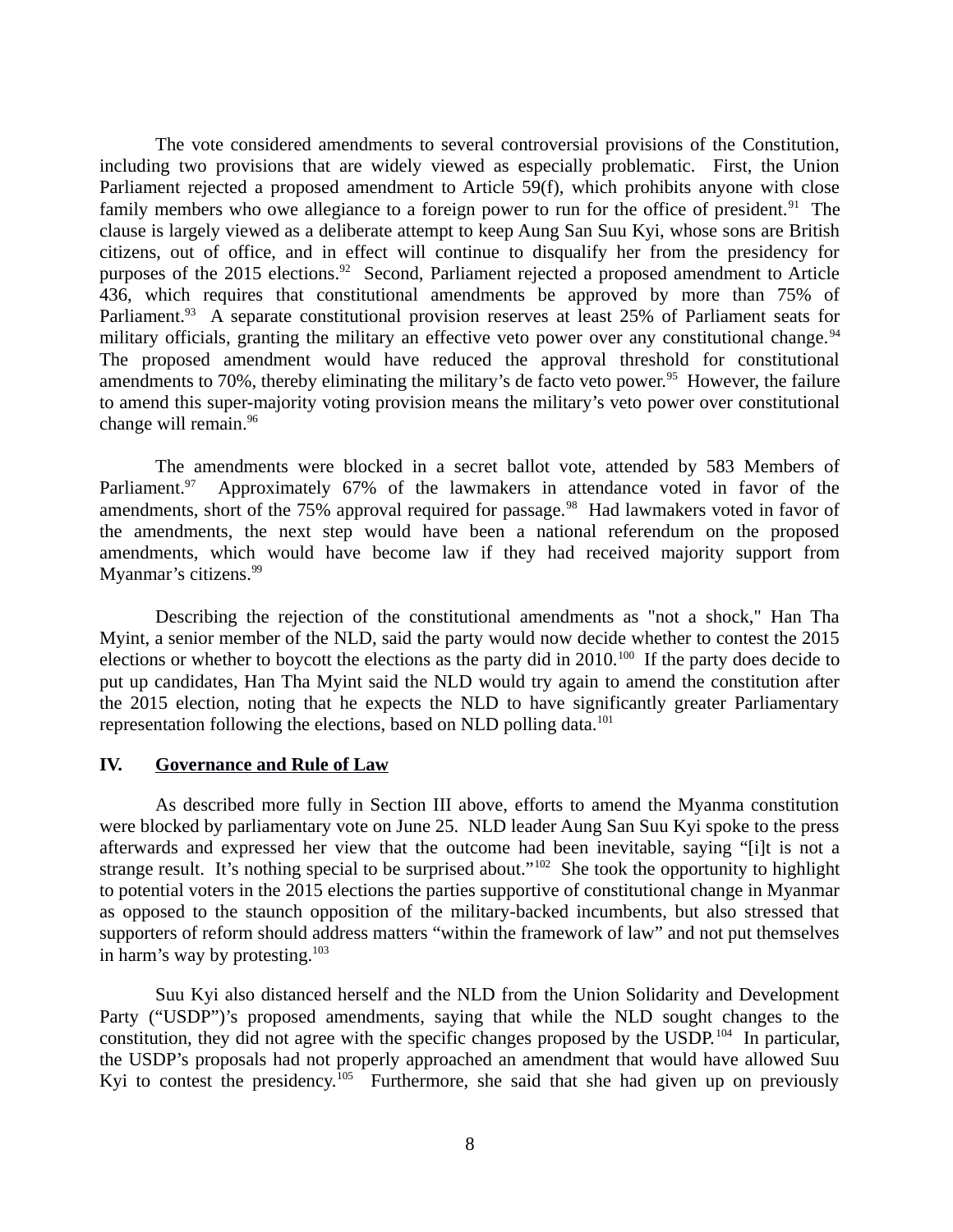anticipated talks with President Thein Sein and other parties intended for discussion of constitutional reform; in the end, only one such meeting had taken place.<sup>106</sup>

Civilian Members of Parliament voted overwhelmingly in favor of the amendments with some 88 percent of civilian MPs (two-thirds of the total MPs) supporting the changes, but it was not enough with the military MPs voting uniformly against them.<sup>107</sup> Indeed, one proposed change would have stripped the military's ability to unilaterally block further amendments by reducing the number of MP votes required to approve a constitutional amendment from the current greater than 75 percent – an effective veto right for the military which accounts for 25 percent of MPs. $^{108}$ 

Suu Kyi may not be eligible to run for the presidency, but her party is still capable of winning the upcoming elections and say that they have made plans for such an eventuality, even though they have not announced an alternative presidential candidate.<sup>109</sup> One announced move would be to amend the Constitution, something that the NLD has made no secret of.<sup>110</sup> In any event, a win for the NLD would only increase their negotiating power as long as the militaryaffiliated MPs accept the results, by no means a foregone conclusion given the refusal to accept a similar outcome following the 1990 elections.<sup>111</sup>

Notably for those concerned with the ongoing plight of the Rohingya, Suu Kyi has avoided the primarily Rohingya area of Rakhine State as her party continues to campaign across the country ahead of the polls.<sup>112</sup> This attempt to distance herself from the Muslim minority – Suu Kyi has not publicly used the controversial term "Rohingya" to refer to them – is calculated to avoid backlash from the country's Buddhist majority.<sup>113</sup> Although Suu Kyi and the NLD have not advocated for better treatment of the Rohingya, generally even mentioning the group risks earning the ire of many Rakhine State Buddhists.<sup>114</sup> It may be too late for the NLD to mitigate the party's perceived sympathy in Rakhine State: regional NLD party head San Shwe Tun says that party members have come under threat and are seen to "represent[] the Muslims."<sup>115</sup>

Interestingly, the *New York Times* reports difficulties translating many political words and concepts – including the vaunted phrase, "rule of law" – into the Myanma language.<sup>116</sup> Many English words, including "democracy," "federal" and "globalization," lack a native equivalent, adding an unusual wrinkle to the normal difficulties of political discourse and reform.<sup>117</sup> This may have its origins in cultural differences, but was certainly exacerbated by the previous military junta's opposition to the use of English loan words.<sup>118</sup> "Rule of law," perhaps more than any other phrase a catchphrase of Suu Kyi's NLD, itself bears a stronger resemblance to concepts of subjugation and obedience to authority, according to one Myanma commentator.<sup>119</sup>

#### <span id="page-8-0"></span>**V. Political Prisoners**

As of the end of May, the number of political prisoners rose from 157 to 163, $^{120}$  and as of the end of June, the number rose again to 169, according to the Assistance Association of Political Prisoners.<sup>121</sup>

49 people were charged with political offences in May, of which 41 were detained.<sup>122</sup> The majority of the increase was due to the arrest of 32 people for charges under the Unlawful Associations Act for their alleged contact with the Arakan Army in Rakhine State.<sup>123</sup> The lawyers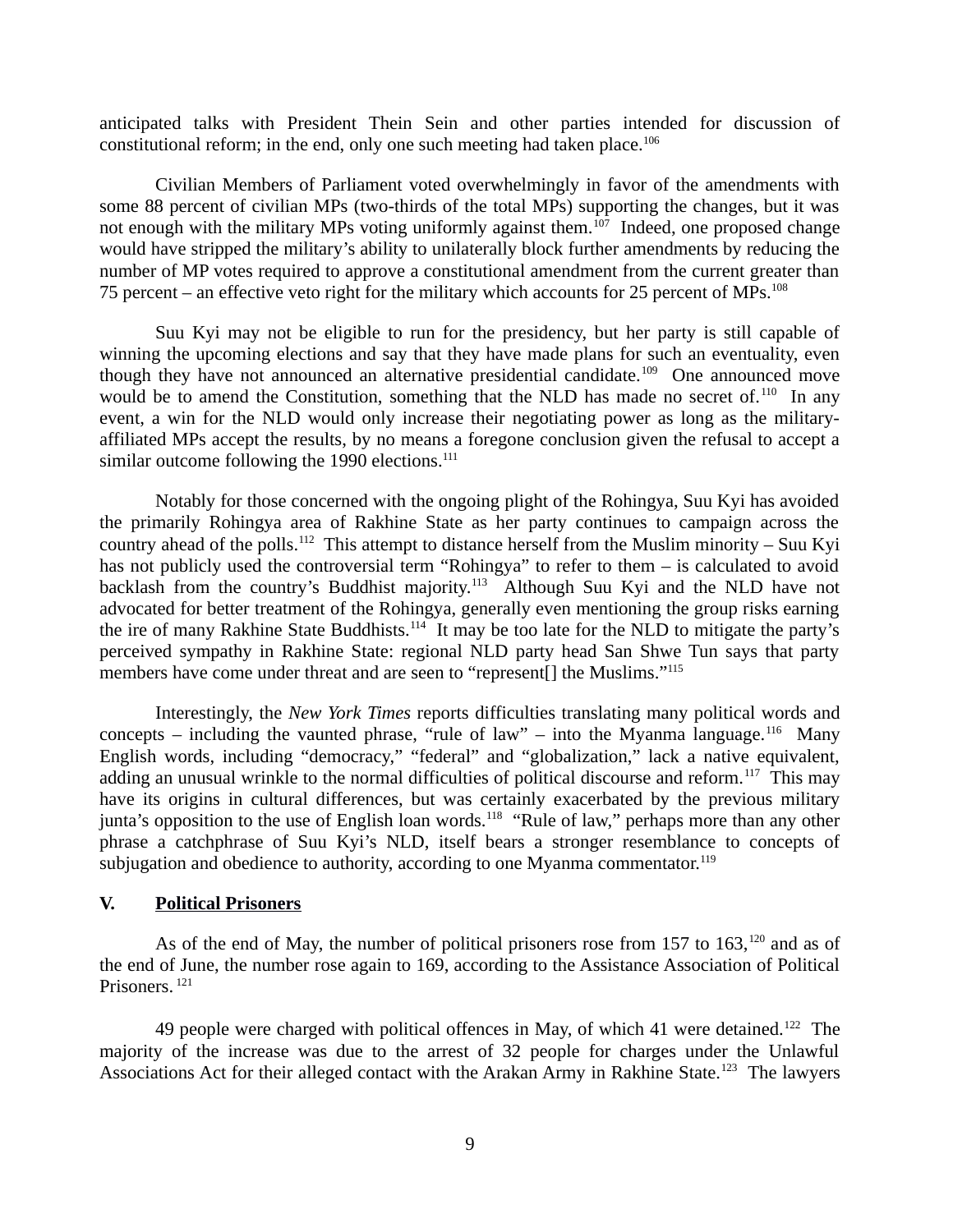for the defendants claim that their clients were beaten by police during interrogation.<sup>124</sup> Meanwhile, eight detainees were released for having no involvement with the Arakan Army.<sup>125</sup>

The United Nations has spoken out against a two-year prison and hard labor sentence for Htin Lin Oo, a columnist who was charged with insulting religion for delivering a speech discouraging Buddhist extremism.<sup>126</sup> The Office of the UN High Commissioner for Human Rights has urged the columnist's release, encouraging rights to freedom of expression and opinion and warning Myanmar that creating "a new generation of political prisoners" is not aligned with the democratic reforms made in the past two years.<sup>127</sup> Another source noted that Htin Lin Oo criticized Buddhist monks who had given hate speeches, which led to the charges and guilty verdict.<sup>128</sup> By imprisoning those who speak out against religious intolerance like Htin Lin Oo, the government is compounding the problem of hateful rhetoric by extreme Buddhist nationalists.<sup>129</sup>

Some appeals for prisoners' justice have been heard, as on July 30, Myanmar released nearly 7,000 prisoners by way of a presidential pardon.<sup>130</sup> However, as of the end of July, it was unclear how many of those released were political prisoners in particular. $131$ 

# **VI. Economic Development**

# <span id="page-9-2"></span><span id="page-9-1"></span>**A. Developments in the Legal Framework of Economic Development**

Myanmar's Investment Commission ("MIC") is considering a plan to delegate decisions on certain investment projects to state and regional authorities.<sup>132</sup> One of the rationales for the change, according to the director general of the Directorate of Investments and Company Administration ("DICA"), is for state and regional authorities to become more vested in reforming their economies.<sup>133</sup> The change will require amendments to Myanmar's existing Foreign Investment Law of 2012 and Citizens Investment Law of 2013, which currently do not authorize state and regional governments to grant investment approvals.<sup>134</sup>

Myanmar also continues to consider a new "combination" law that would combine the Foreign Investment Law and the Citizens Investment Law into one statute, which, among other things, is expected to streamline and improve foreign investment, including setting equal taxes levied on foreign investments.<sup>135</sup> A revision of the Myanmar Companies Act is also being sought.<sup>136</sup>

# <span id="page-9-0"></span>**B. Developments in Foreign Investment and Economic Development Projects**

Myanmar's Customs Department has gained the support of the Asian Development Bank ("ADB") for its plan to develop an "Authorized Economic Operators" scheme, which would simplify and expedite the release of imported and exported goods.<sup>137</sup> Myanma customs officials are in the process of identifying accreditation criteria and trade facilitation measures for the scheme. ADB officials have been providing the Customs Department with technical assistance in further developing the scheme. $138$ 

In June, Aung San Suu Kyi led a delegation of members of the NLD to China, where they met with President Xi Jinping and other senior Chinese officials.<sup>139</sup> It was the first visit by Suu Kyi to China, marking another step toward improved Sino-Burmese relations.<sup>140</sup>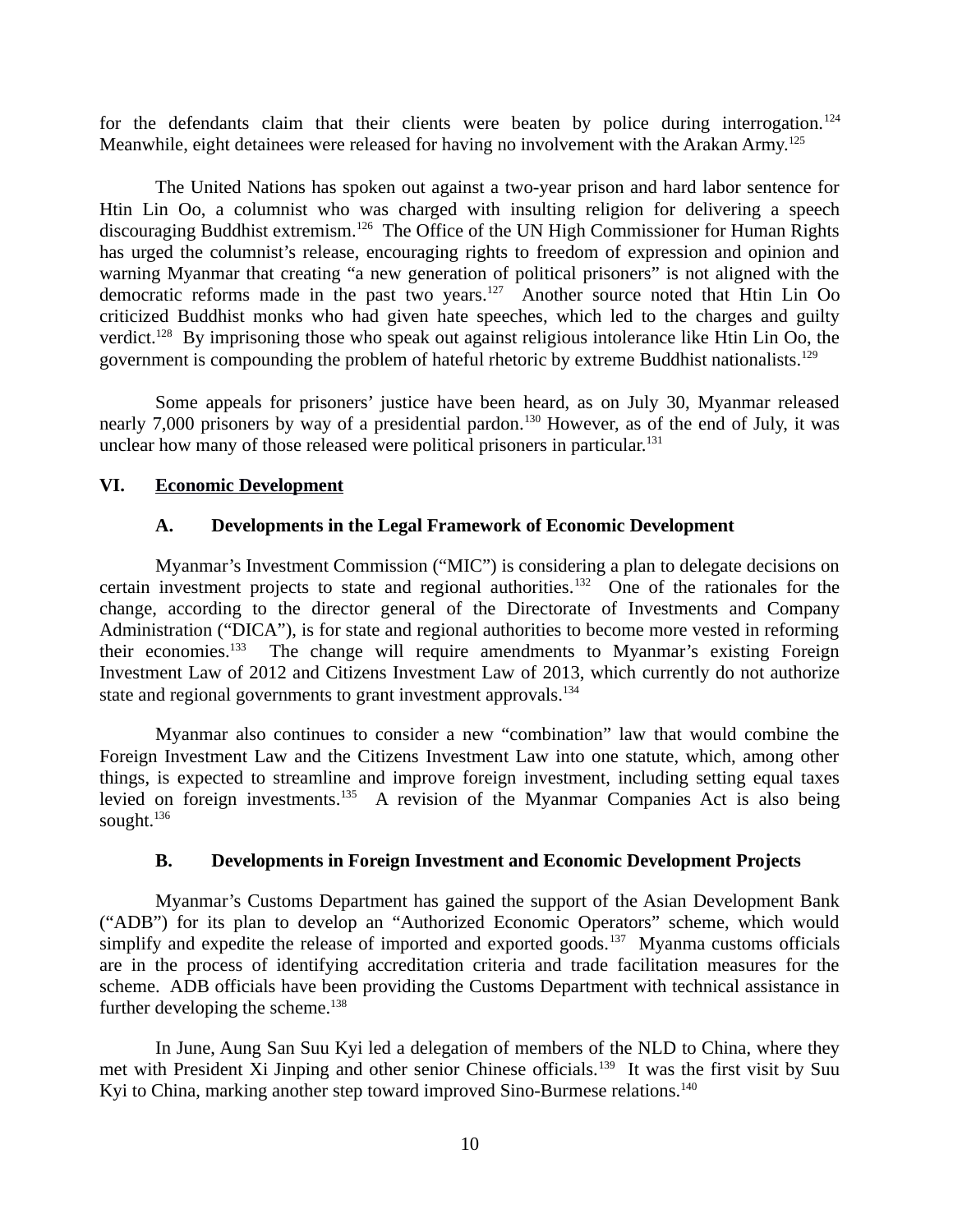In early July, Myanmar's communications and technology ministry granted a 15-year license to software giant FPT, which will become the first wholly-owned foreign-owned firm to operate in the country's telecommunications sector.<sup>141</sup>

Citi and Standard Chartered Bank were recently appointed by Myanmar as the country's sovereign credit ratings advisors, which will act as "a bridge between the Myanmar Government and the ratings agencies, namely Standard & Poor's, Fitch Ratings and Moody's."<sup>142</sup> In addition, the advisors "will support Myanmar's efforts to enhance data collection and improve investor outreach."<sup>143</sup>

#### <span id="page-10-0"></span>**C. Land Seizures**

A national forum to discuss a draft national land use policy, which will create a framework for a new national land law, was held on June 29 and  $30<sup>144</sup>$ . The process of writing a national land use policy began in 2012; steered by the Land Use Scrutiny and Allocation Central Committee, a draft was first released to the public in October 2014.<sup>145</sup> Initially, only two months of consultation on this 2014 draft were scheduled.<sup>146</sup> Public outcry at the truncated timetable prompted the Committee to extend the discussion process.<sup>147</sup> Since then, the Committee has held 17 public meetings and two expert meetings to discuss the policy.<sup>148</sup> The June 29 and 30 forum was the final discussion meeting. $149$ 

Discussion at this final forum was dominated by the topic of what rights ethnic community organizations and other similar groups would enjoy under the policy.<sup>150</sup> The forum made several key decisions, including: (1) representatives of farmers' organizations will be included in the National Land Use Council; (2) ethnic ancestral land will be re-categorized in accordance with the new land law; and (3) traditional dispute settlement practices will be used (although they may not contravene land use law as interpreted by the courts), and representatives of ethnic groups will participate in these practices.<sup>151</sup> Ethnic groups also demanded the inclusion of representatives at the decision-making level, but others at the forum resisted the idea, concerned that their participation could "obstruct justice in inter-ethnic disputes, as the larger ethnic groups could dominate the decisions."<sup>152</sup> The forum agreed to send this and other demands of concern as an attachment to the draft policy to the Committee.<sup>153</sup> It is unclear whether the forum's decisions are binding upon the Committee.

Initial reactions to the forum were positive. A non-government participant, Thein Win, a member of the township assistances committee in Pyawbwe, stated: "This is the first time I've ever seen [civil society] participating in formulating a national policy. I'm happy and pleased to get a chance to give my opinions."<sup>154</sup> An official from the Ministry of Environmental Conservation and Forestry gave a similar opinion: "We held this forum to help us arrive at a consensus. Now we have it."<sup>155</sup>

In more regional news, the Greater Yangon Strategic Plan 2040 was approved by the regional parliament amid widespread criticism.<sup>156</sup> This is a plan to build new towns at seven different sites.<sup>157</sup> Concerns about the plan include deals favoring friends of the regional government and unlawful land seizures.<sup>158</sup> The mayor responded that there would be no forced seizures of farmland: "The proposal is just a concept, not a detailed plan," he explained.<sup>159</sup> "Only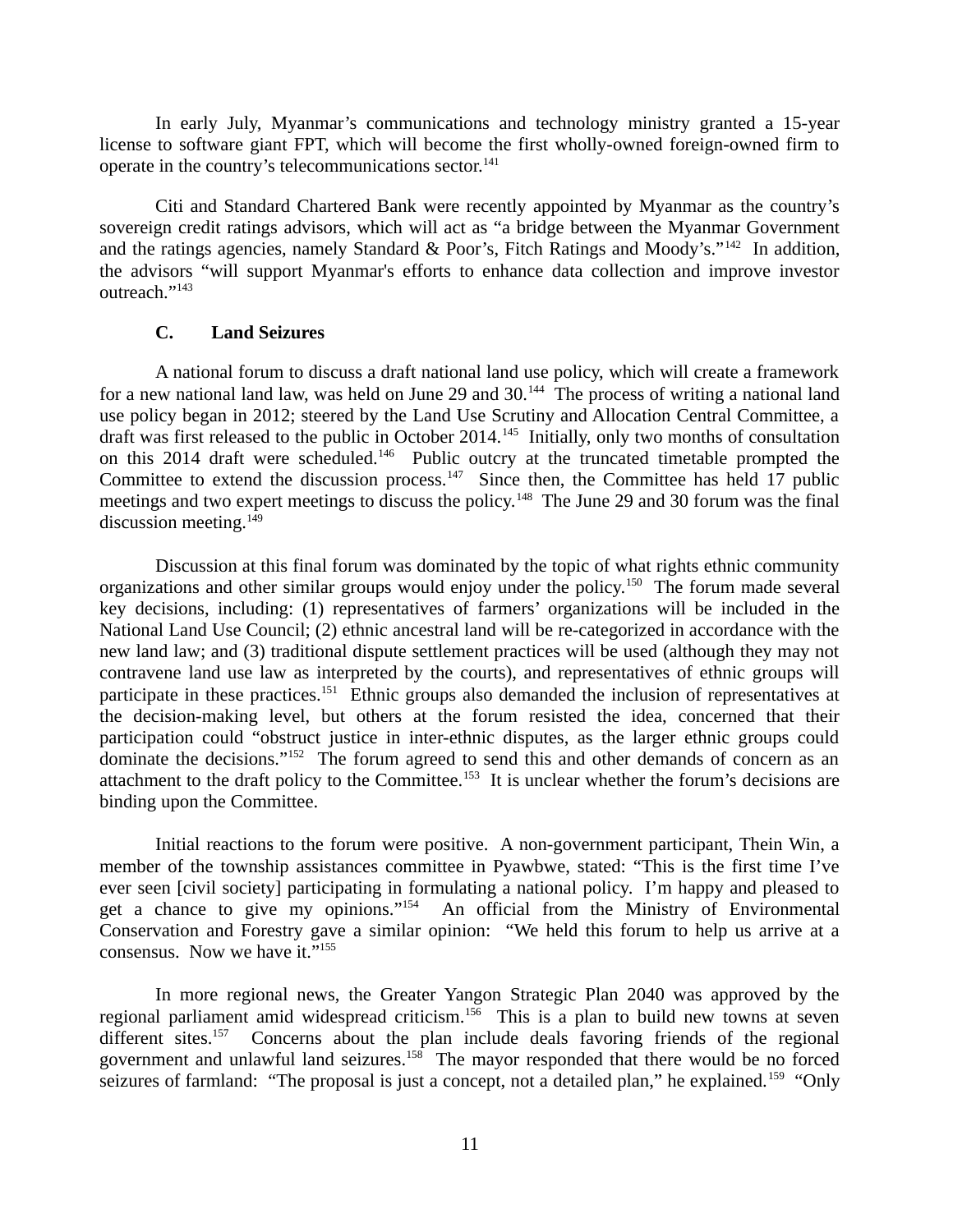getting the green light from parliament will we conduct a socio-economic survey and choose the sites. It will take time to draft a detailed plan."<sup>160</sup>

Land seizures remain in both the national and international spotlights. Su Su Nway, a prominent rights activist and former political prisoner, was arrested and jailed this month after meeting farmers protesting against the military's seizure of their lands.<sup>161</sup> She was arrested by police in Bago Region while on her way back to Yangon from Nyaunglebin township, where farmers are trying to get back land they say has been occupied by a military arms factory.<sup>162</sup> A court charged her with trespassing and sent her directly to Bago Prison.<sup>163</sup> She turned down the court's offer of bail and denied the charges.<sup>164</sup>

A coalition of 24 indigenous rights organizations, called the Coalition of Indigenous Peoples in Myanmar/Burma, intends to make a submission on the plight of indigenous communities in Myanmar at the 23rd session of the Universal Periodic Review Working Group in Geneva, Switzerland to be held in November.<sup>165</sup> Land use policy will be a major focus of the submission, as many ethnic peoples' lands have been seized.<sup>166</sup> The coalition said the current draft national land use policy gives special privileges to business investors that could lead to more land grabs in the country and is vague regarding the land use rights of ethnic nationalities.<sup>167</sup> The coalition called for amendments to the policy and to other legislation to ensure they accommodate "the collective rights of indigenous peoples to their lands, territories, and natural resources, including customary land use practices with regard to forests, rivers, and other land, as well as agricultural land."<sup>168</sup> The director of the Mon Media Institute stated that the Myanma army has seized more than 18,000 acres of land in Mon state between 1995 and December 2014.<sup>169</sup>

### **VII. Ethnic Violence**

#### <span id="page-11-1"></span><span id="page-11-0"></span>**A. Violence Against Muslims**

The struggle of Rohingya Muslims continued to receive international attention throughout the month. In mid-June, the Myanmar government announced its intention to prevent the departures of migrants, who are predominantly Rohingya, fleeing religious persecution by boat, but has refused to take further steps to address the situation prompting such exodus.<sup>170</sup>

In an interview with the *Washington Post*, Aung San Suu Kyi broke her silence on the topic, to state that the issue should be addressed "very, very carefully and as quickly and effectively as possible", before confirming that it was an "extremely complex situation, and not something that can be resolved overnight."<sup>171</sup>

In relation to international support, on June 20, Japan announced that it would provide US\$3.5 million in emergency aid, predominantly to support the Rohingya "boat people", those migrants who have been left adrift at sea whilst fleeing the conflict.<sup>172</sup> This is Japan's first financial contribution in relation to the crisis.<sup>173</sup> Further support and funding in the amount of US\$5 million has been granted by the government of Pakistan.<sup>174</sup>

Protests against the treatment of the Rohingya have also continued across the Muslim world.<sup>175</sup> At a conference in Kuala Lumpur, former Malaysian Prime Minister Mahathir Mohamad stated that Myanmar should be charged under international law and stripped of its membership in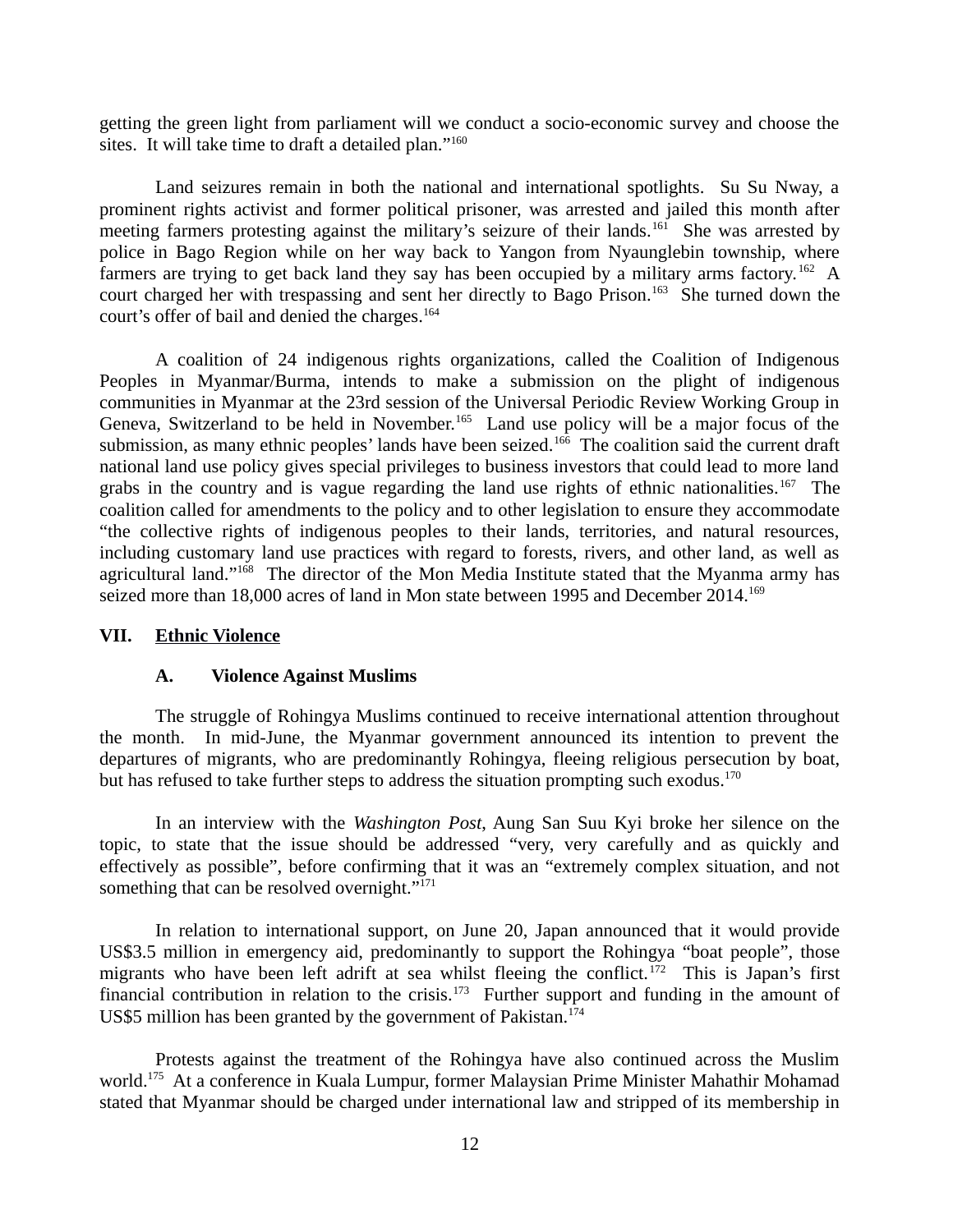ASEAN for permitting "genocide" against the Rohingya. These comments have been condemned by the Myanmar government. $176$ 

A meeting of the Organisation of Islamic Cooperation ("OIC") at the UN headquarters in mid-June resulted in a decision to bring the plight of the Rohingya into greater focus, with a delegation of the OIC set to meet with the UN Secretary General.<sup>177</sup> A report issued by the UNHCR on June 18 claims that 479,000 refugees left Myanmar in 2014 and that there were approximately one million stateless persons in the Rakhine State alone as at the end of 2014.<sup>178</sup>

The vulnerability of the displaced Rohingya to human trafficking organizations remains evident, with many Rohingya reportedly still being adrift on several trafficking boats in international waters.<sup>179</sup> On June 8, Malaysian police reported that they had uncovered the bodies of 106 suspected human trafficking victims close to the Thai border, suspected to be Rohingya and Bangladeshi.<sup>180</sup> Over US\$1.01 million in assets was seized from suspected human traffickers in a separate incident, believed to belong to a broker accused of trafficking Rohingya.<sup>181</sup> Further, an arrest warrant was issued by the Thai courts for a senior army officer, also accused of involvement in the trafficking of Rohingya migrants. $182$ 

According to local prison authorities in Arakan State's Buthidaung Township, more than 100 "Bengalis" (the government's official term for the Rohingya) were released in early July after serving the duration of their sentences in connection with violence between Buddhists and Muslims that took place in 2012.<sup>183</sup>

A recent article in the *New York Times* shed light on the plight of Rohingya women fleeing violence in Myanmar, and their vulnerability to being forced into arranged marriages as a means to pay smugglers.<sup>184</sup> As the article notes, the precise number of victims is difficult to gauge, but officials and activists estimate that in recent years hundreds, if not thousands, of Rohingya women every year have been married off as the price of escaping imprisonment or violence at the hands of those who smuggle them out of Myanmar, while others are tricked or coerced into arranged marriages.<sup>185</sup> Additionally, the recent surge of migrants from Bangladesh and Myanmar this year has, according to the UN High Commissioner for Refugees, resulted in an increase in "abductions and marriages arranged without the consent of women whose passage was ultimately paid for by prospective husbands."<sup>186</sup>

#### <span id="page-12-0"></span>**B. Violence Between the Union Government and Ethnic Rebel Groups**

On June 9, Kokang rebels (also known as the National Democratic Alliance Army ("NDAA")) declared a unilateral ceasefire against government troops in response to appeals from China for peace.<sup>187</sup> In spite of this, government forces continued their attacks, reportedly in order to secure the Kokang region ahead of the elections in November.<sup>188</sup> Reports from the spokesman of the NDAA suggested that in the few days following the ceasefire, one NDAA soldier was killed, together with 10 government soldiers.<sup>189</sup>

As the conflict reached its fourth year anniversary,<sup>190</sup> clashes between government forces and the Kachin Independence Army ("KIA") continued into June, driving villagers from their homes and into hiding.<sup>191</sup> Further fighting has reportedly resulted in the capture by the government forces of "several KIA posts", with one KIA fatality.<sup>192</sup>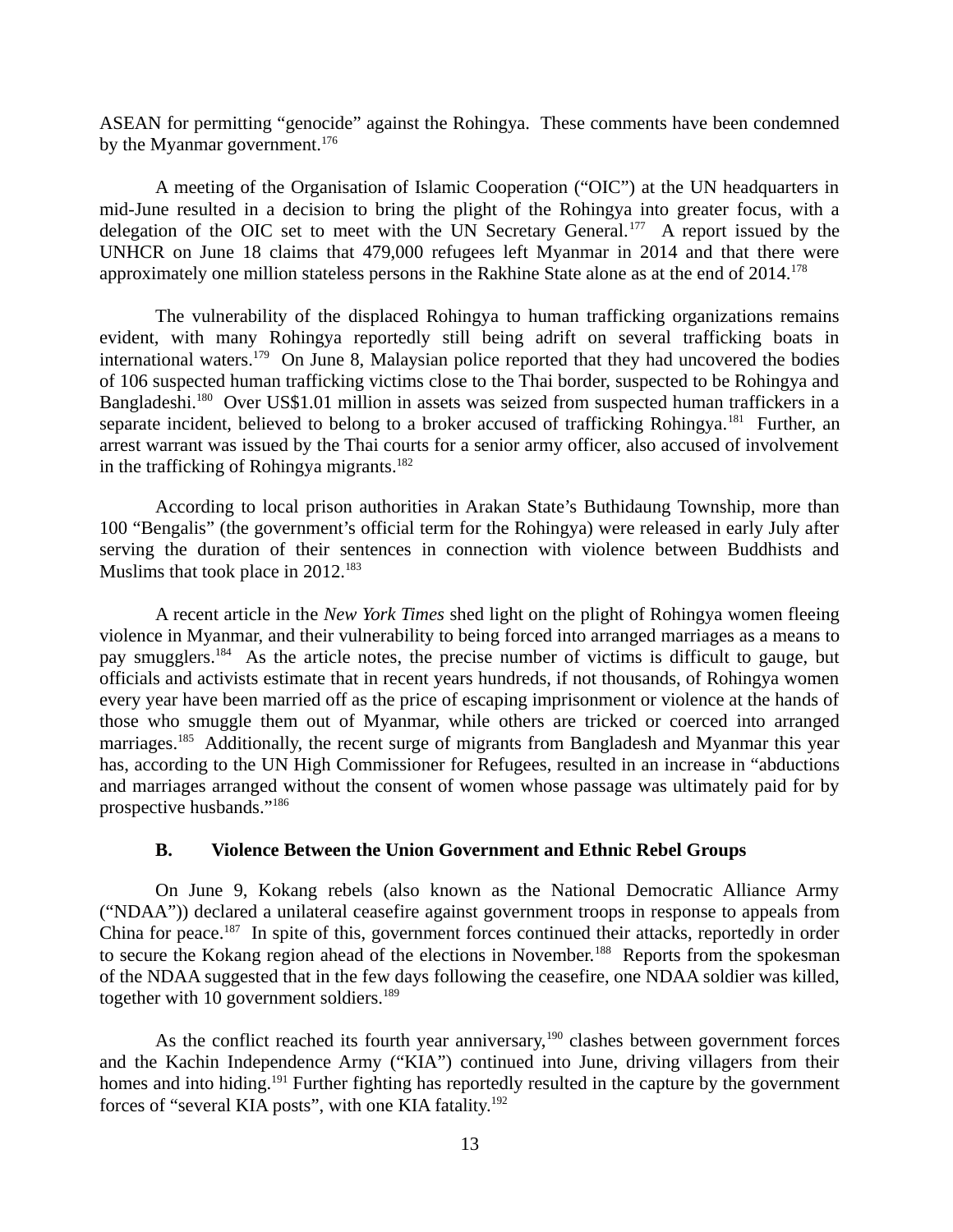Clashes that reportedly first erupted at the end of June in Karen State between the government army and Karen rebels over illegal tax stations continued in July.<sup>193</sup> According to a state media report, four soldiers of the Democratic Karen Benevolence Army were killed and three others detained, and "some army officers" were killed during the course of nearly 40 clashes.<sup>194</sup>

#### <span id="page-13-0"></span>**C. Peace Talks**

Discussions to reach a ceasefire agreement reached a stumbling block in early June, where, at a summit held by ethnic armed group leaders, such leaders established a new negotiating body to replace the Nationwide Ceasefire Coordination Team ("NCCT"), who had up to that point represented the ethnic groups in negotiations with the government's team, the Union Peace-Making Work Committee ("UPWC").<sup>195</sup>

The new body, which has yet to be named, is regarded by the UPWC as "hardliners"<sup>196</sup> in comparison to the NCCT, and the UPWC are reportedly reluctant to accept any further amendments to the draft ceasefire agreement.<sup>197</sup> There are now fears that the ceasefire agreement negotiations will be delayed until after the election.<sup>198</sup>

The peace talks held in July between the government and armed ethnic groups ended without finalizing a peace accord, due to disagreement over the exclusion of six rebel groups and ethnic-proposed amendments.<sup>199</sup> Negotiations will resume in August.<sup>200</sup>

Leaders of the Restoration Council of Shan State ("RCSS"), the Karen National Union, the Democratic Karen Benevolent Army and the Karen Peace Council met with President Thein Sein and General Min Aung Hlaing in early August ahead of the talks scheduled for August.<sup>201</sup> Topics of discussion included federalism, security sector reform and the "contentious" process of disarmament, demobilization and reintegration.<sup>202</sup> Colonel Sai La of the RCSS, who attended the meetings, indicated that also among the topics of discussion were guarantees for those groups which are not included in the Nationwide Ceasefire Agreement (the "NCA").<sup>203</sup> According to Sai La, the government "said they would negotiate with those who had declared not to sign the NCA to include them in the process."<sup>204</sup>

The government currently accepts at least 14 ethnic armed groups, as well as the All Burma Students' Democratic Front, as signatories to the NCA; three of these groups (the United Wa State Army, the National Democratic Alliance Army and the National Socialist Council of Nagaland-Khaplang) have indicated that they would not sign an agreement but would participate in political dialogue.<sup>205</sup> As noted above, six groups (including the Ta'ang National Liberation Army, the Myanmar National Democratic Alliance Army and the Arakan Army) have been blocked by the government from signing the agreement, although according to Sai La, the government may be open to allowing the Ta'ang National Liberation Army to sign the agreement and may also be open to allowing the Arakan Army to sign if done under the Kachin Independence Army, with which it is allied.<sup>206</sup> Three groups that have been excluded (the Lahu Democratic Union, the Wa National Organization and the Arakan National Council) were deemed not to have sufficiently large armies to warrant designation as combatants.<sup>207</sup> The Senior Delegation, the ethnic groups' negotiating bloc, has stated that it will not sign the nationwide agreement if certain groups are excluded.<sup>208</sup>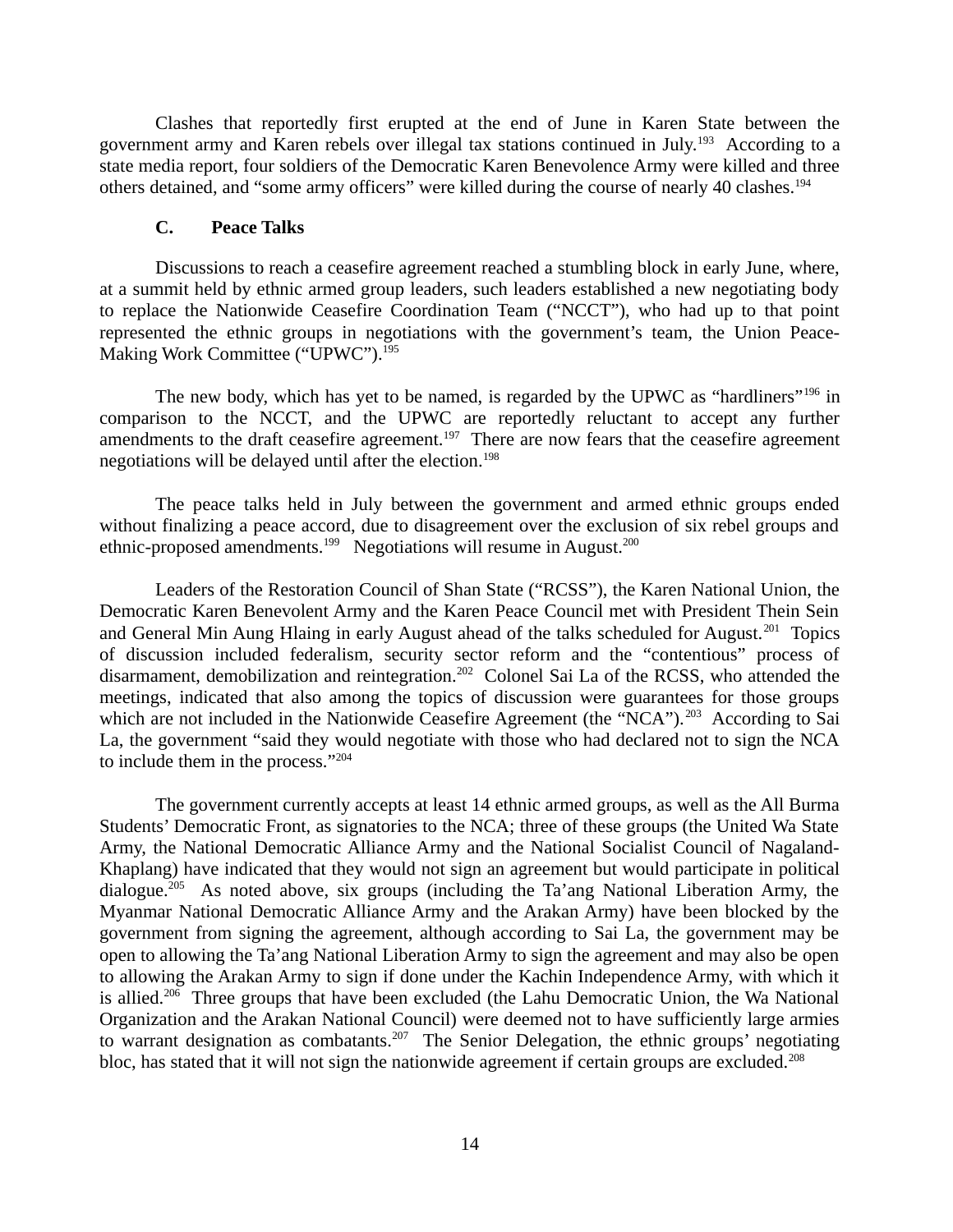Myanmar Times, June 11, 2015: http://www.mmtimes.com/index.php/national-news/14979-big-stick-or-softly-softlyun-split-over-tackling-human-rights-in-myanmar.html.

*Id.*

*Id.*

*Id.*

*Id.*

eNews Channel Africa, June 3, 2015: http://www.enca.com/world/myanmar-needs-treat-rohingya-citizens.

*Id.*

*Id.*

*Id.*

 Myanmar Times, June 1, 2015: http://www.mmtimes.com/index.php/national-news/14781-myanmar-not-a-sourceof-boat-people-insists-delegation-head.html.

 The Japan Times, June 20, 2015 - [http://www.japantimes.co.jp/news/2015/06/20/asia-pacific/suu-kyi-party-to](http://www.japantimes.co.jp/news/2015/06/20/asia-pacific/suu-kyi-party-to-decide-soon-whether-to-contest-myanmar-election/#.VaMgFVLbL58)[decide-soon-whether-to-contest-myanmar-election/#.VaMgFVLbL58](http://www.japantimes.co.jp/news/2015/06/20/asia-pacific/suu-kyi-party-to-decide-soon-whether-to-contest-myanmar-election/#.VaMgFVLbL58)

Myanmar Times, July 13, 2015 - http://www.mmtimes.com/index.php/national-news/15467

 The Japan Times, June 20, 2015 - [http://www.japantimes.co.jp/news/2015/06/20/asia-pacific/suu-kyi-party-to](http://www.japantimes.co.jp/news/2015/06/20/asia-pacific/suu-kyi-party-to-decide-soon-whether-to-contest-myanmar-election/#.VaMgFVLbL58)[decide-soon-whether-to-contest-myanmar-election/#.VaMgFVLbL58](http://www.japantimes.co.jp/news/2015/06/20/asia-pacific/suu-kyi-party-to-decide-soon-whether-to-contest-myanmar-election/#.VaMgFVLbL58)

 The Japan Times, June 20, 2015 - [http://www.japantimes.co.jp/news/2015/06/20/asia-pacific/suu-kyi-party-to](http://www.japantimes.co.jp/news/2015/06/20/asia-pacific/suu-kyi-party-to-decide-soon-whether-to-contest-myanmar-election/#.VaMgFVLbL58)[decide-soon-whether-to-contest-myanmar-election/#.VaMgFVLbL58](http://www.japantimes.co.jp/news/2015/06/20/asia-pacific/suu-kyi-party-to-decide-soon-whether-to-contest-myanmar-election/#.VaMgFVLbL58)

 Myanmar Times, July 10, 2015 - http://www.mmtimes.com/index.php/national-news/15434-president-promises-fairelection.html

 Myanmar Times, July 10, 2015 - http://www.mmtimes.com/index.php/national-news/15434-president-promises-fairelection.html

 Myanmar Times, July 10, 2015 - http://www.mmtimes.com/index.php/national-news/15434-president-promises-fairelection.html

 Myanmar Times, July 10, 2015 - http://www.mmtimes.com/index.php/national-news/15434-president-promises-fairelection.html

BBC News, July 20, 2015 - http://www.bbc.com/news/world-asia-33587800

BBC News, July 20, 2015 - http://www.bbc.com/news/world-asia-33587800

Myanmar Times, July 13, 2015 - http://www.mmtimes.com/index.php/national-news/15467

 Myanmar Times, June 24, 2015 - http://www.mmtimes.com/index.php/national-news/15190-uec-rejects-call-formore-time-on-voter-lists.html

 Myanmar Times, June 24, 2015 - http://www.mmtimes.com/index.php/national-news/15190-uec-rejects-call-formore-time-on-voter-lists.html

 Myanmar Times, June 24, 2015 - http://www.mmtimes.com/index.php/national-news/15190-uec-rejects-call-formore-time-on-voter-lists.html

Myanmar Times, July 7, 2015 - http://www.mmtimes.com/index.php/national-news/15376

Myanmar Times, July 7, 2015 - http://www.mmtimes.com/index.php/national-news/15376

Myanmar Times, July 7, 2015 - http://www.mmtimes.com/index.php/national-news/15376

Myanmar Times, July 7, 2015 - http://www.mmtimes.com/index.php/national-news/15376

Myanmar Times, July 7, 2015 - http://www.mmtimes.com/index.php/national-news/15376

Myanmar Times, July 7, 2015 - http://www.mmtimes.com/index.php/national-news/15376

BBC News, July 20, 2015 - http://www.bbc.com/news/world-asia-33547036

 Myanmar Times, June 10, 2015 - http://www.mmtimes.com/index.php/national-news/14958-ethnic-parties-fearvoting-cancellation.html

 Myanmar Times, June 24, 2015 - http://www.mmtimes.com/index.php/national-news/15191-former-white-cardholders-cut-from-rakhine-voter-lists.html

 Myanmar Times, June 24, 2015 - http://www.mmtimes.com/index.php/national-news/15191-former-white-cardholders-cut-from-rakhine-voter-lists.html

 Myanmar Times, June 24, 2015 - http://www.mmtimes.com/index.php/national-news/15191-former-white-cardholders-cut-from-rakhine-voter-lists.html

 Myanmar Times, June 24, 2015 - http://www.mmtimes.com/index.php/national-news/15191-former-white-cardholders-cut-from-rakhine-voter-lists.html

 Myanmar Times, July 31, 2015 - http://www.mmtimes.com/index.php/national-news/15766-religion-looms-largeover-poll-as-nld-ma-ba-tha-trade-words.html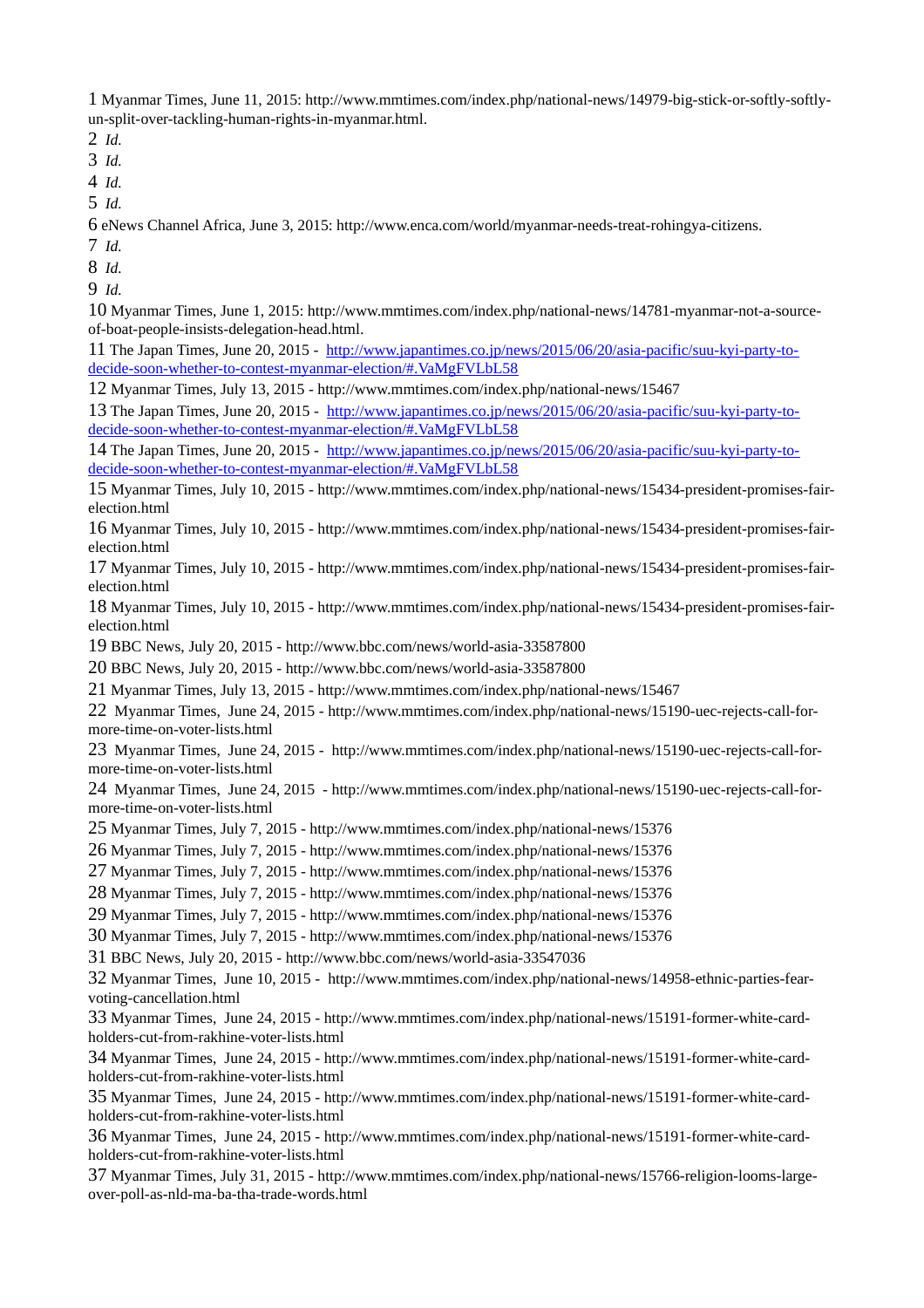Myanmar Times, July 31, 2015 - http://www.mmtimes.com/index.php/national-news/15766-religion-looms-largeover-poll-as-nld-ma-ba-tha-trade-words.html Myanmar Times, July 31, 2015 - http://www.mmtimes.com/index.php/national-news/15766-religion-looms-largeover-poll-as-nld-ma-ba-tha-trade-words.html Myanmar Times, June 29, 2015 - http://www.mmtimes.com/index.php/national-news/15250-parties-commit-tofollow-code-of-conduct.html Myanmar Times, June 29, 2015 - http://www.mmtimes.com/index.php/national-news/15250-parties-commit-tofollow-code-of-conduct.html Myanmar Times, June 29, 2015 - http://www.mmtimes.com/index.php/national-news/15250-parties-commit-tofollow-code-of-conduct.html Eleven Myanmar, Jun. 28, 2015: http://www.elevenmyanmar.com/politics/state-media-ignores-voter-list-errors. *Id.*  The Irrawaddy, Jun. 17, 2015: http://www.irrawaddy.org/burma/local-paper-sued-by-govt-faces-further-charges-forcovering-its-own-trial.html. *Id.*  The Irrawaddy, Jun. 2, 2015: http://www.irrawaddy.org/burma/media-ban-extended-to-both-houses-ofparliament.html. The Irrawaddy, Jun. 4, 2015: http://www.irrawaddy.org/burma/shwe-mann-parliament-ban-on-media-came-fromthe-military.html *Id. Id.*  The Irrawaddy, July 10, 2015: http://www.irrawaddy.org/burma/3-activists-sentenced-to-4-months-for-prayer-incentral-burma.html. *Id.* Human Rights Watch, July 14, 2015: https://www.hrw.org/news/2015/07/14/dispatches-stifling-student-dissentburma. Karen News, July 17, 2015: http://karennews.org/2015/07/hrw-burma-govt-behind-crackdown-on-studentactivists.html The Globe and Mail: July 21, 2015: http://www.theglobeandmail.com/news/world/myanmar-court-fines-2 newspaper-editors-for-publishing-interview-that-insulted-president/article25600826 . *Id.*  The Irrawaddy, July 22, 2015: http://www.irrawaddy.org/burma/nld-candidate-ko-ko-gyi-guilty-of-illegal-protestbut-spared-prison.html. *Id.*  Chicago Tribune: July 20, 2015: http://www.chicagotribune.com/news/nationworld/ct-myanmar-pardons-20150730 story.html. *Id.*  23 July 2015 - http://www.nytimes.com/2015/07/24/world/asia/u-aung-thaung-burmese-politician-accused-ofabuses-dies-at-74.html?\_r=0 *Id. Id. Id. Id. Id. Id.*  ICJ, March 3, 2015: http://www.icj.org/myanmar-scrap-race-and-religion-laws-that-could-fuel-discrimination-andviolence/. *Id.* 9 July 2015 https://www.hrw.org/news/2015/07/09/burma-reject-discriminatory-marriage-bill *Id. Id. Id. Id. Id. Id.*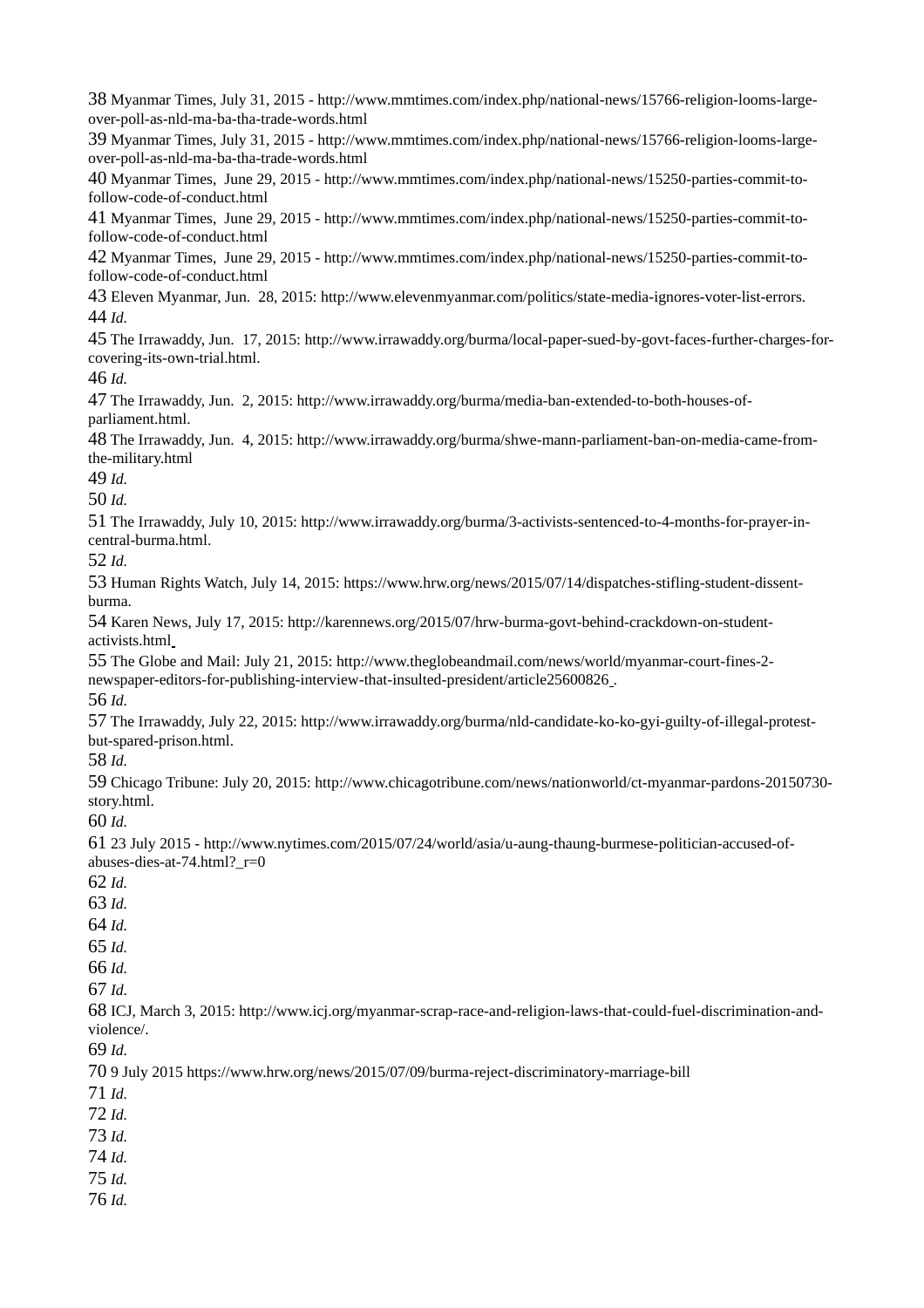*Id.*

 4 August 2015 http://scroll.in/article/745583/burmas-path-to-democracy-is-being-wrecked-by-lethal-identity-politics *Id. Id.* 27 July 2015 - http://foreignpolicy.com/2015/07/27/burmas-moment-of-truth-myanmar-elections/ *Id. Id.* 22 June 2015: http://www.theguardian.com/world/2015/jun/22/buddhist-monks-seek-to-ban-schoolgirls-fromwearing-headscarves *Id. Id. Id. Id. Id.*  The Irrawaddy, June 25, 2015: http://www.irrawaddy.org/burma/parliament-votes-against-constitution-reformreserves-military-veto.html *Id. Id. Id. Id*. *Id. Id. Id*. *Id.* Nikkei Asian Review, June 25, 2015: http://asia.nikkei.com/Politics-Economy/Policy-Politics/NLD-mulls-pollboycott-after-failure-to-lift-bar-on-Aung-San-Suu-Kyi *Id. Id*. Myanmar Times, June 26, 2015: http://www.mmtimes.com/index.php/national-news/15226-nld-leader-saysmilitary-has-shown-people-who-to-vote-for.html. *Id*. *Id*. *Id*. *Id*. The Independent, June 25, 2015: http://www.mmtimes.com/index.php/national-news/15226-nld-leader-saysmilitary-has-shown-people-who-to-vote-for.html. *Id*. Eurasia Review, July 18, 2015: http://www.eurasiareview.com/18072015-myanmar-polls-test-for-suu-kyi-anddemocracy-analysis/. *Id*. *Id*. The Wall Street Journal, July 2, 2015: http://www.wsj.com/articles/suu-kyi-skips-conflict-torn-state-on-campaigntrail-1435795060. *Id*. *Id*. *Id*. The New York Times, July 19, 2015: http://www.nytimes.com/2015/07/20/world/asia/those-who-would-remakemyanmar-find-that-words-fail-them.html? r=1. *Id*. *Id*. *Id*. Assistance Association for Political Prisoners (Burma), June 5, 2015: http://aappb.org/2015/06/chronology-may-2015/.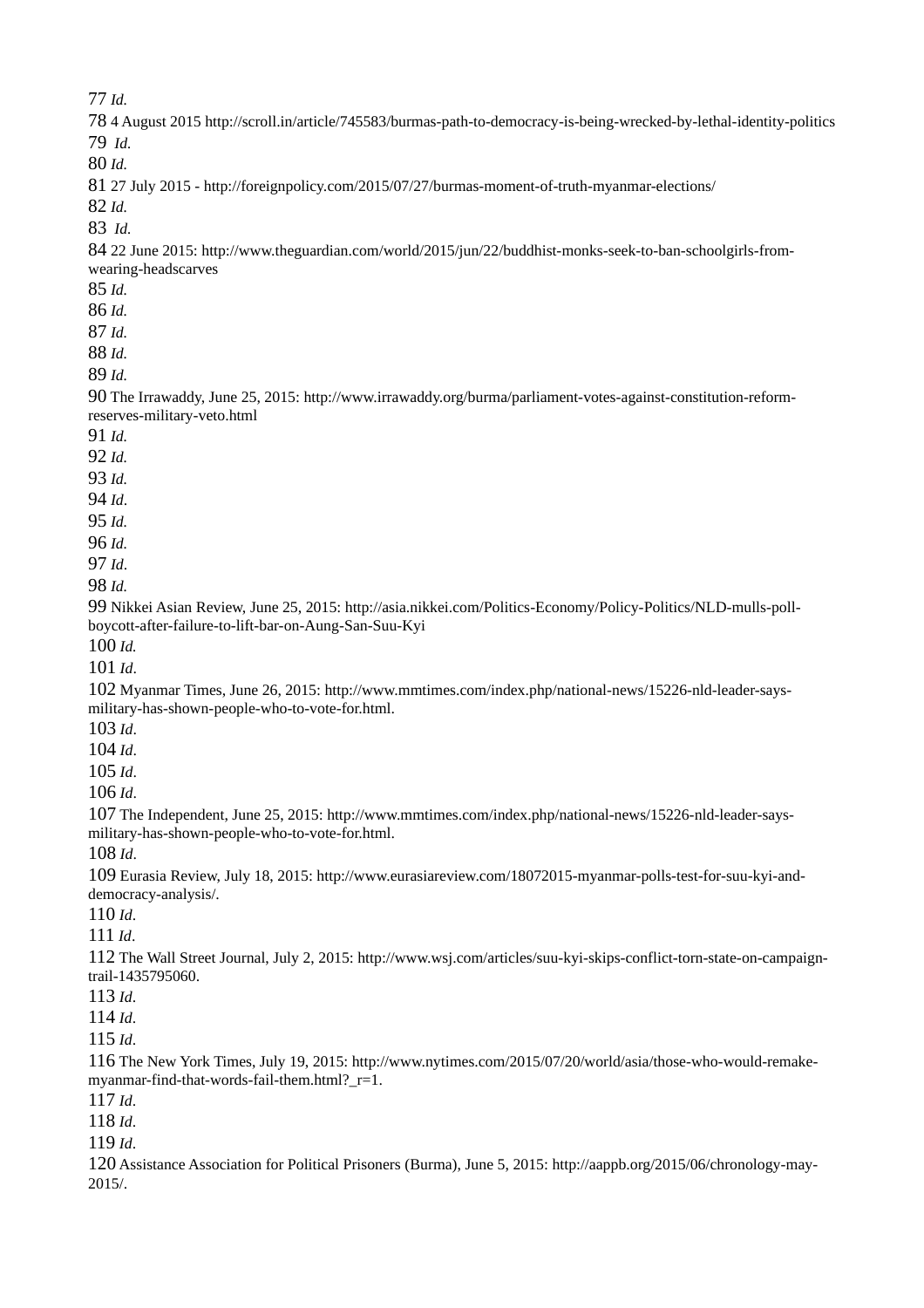Assistance Association for Political Prisoners (Burma), July 9, 2015: http://aappb.org/2015/07/monthlychronology-of-june-2015-2/.

 Myanmar Times, June 8, 2015: http://www.mmtimes.com/index.php/national-news/14914-political-prisoner-listgrows.html.

*Id.*

 Myanmar Times, June 19, 2015: http://www.mmtimes.com/index.php/national-news/15098-lawyers-allege-abuseas-eight-freed-in-rakhine.html.

*Id.*

UN News centre, June 3, 2015: http://www.un.org/apps/news/story.asp?NewsID=51042#.Va1sLNLbLIU.

*Id.*

 Reuters, June 3, 2015: http://blogs.reuters.com/faithworld/2015/06/03/activists-outraged-as-myanmar-jails-writeron-charge-of-insulting-buddhism/.

*Id.*

 The Wall Street Journal, July 30, 2015: http://www.wsj.com/articles/myanmar-releases-thousands-of-prisoners-inholiday-amnesty-1438237633.

*Id.*

 Myanmar Times, July 8, 2015: http://www.mmtimes.com/index.php/business/15403-mic-plans-to-delegateinvestment-powers.html.

*Id.* 

*Id.*

*Id.* 

*Id.*

 The Financial, July 28, 2015: http://finchannel.com/index.php/business/banks/item/47423-myanmar-customs-todevelop-new-scheme-for-faster-import-export-of-goods.

*Id*.

 The Diplomat, Aug. 6, 2015: http://thediplomat.com/2015/08/aung-san-suu-kyis-china-trip-and-the-future-ofsino-myanmar-relations/.

*Id.* 

Vietnam News, July 11, 2015: http://vietnamnews.vn/economy/272927/fpt-myanmar-gets-telecom-permit.html

 Myanmar Appoints Citi and Standard Chartered as Sovereign Credit Ratings Advisors, The Wall Street Transcript: http://www.twst.com/update/122395-standard-chartered-plc-myanmar-appoints-citi-and-standard-chartered-assovereign-credit-ratings-advisors.

*Id.* 

 The Myanmar Times, July 3, 2015, http://www.mmtimes.com/index.php/national-news/15322-consultations-wrapup-on-drafting-land-use-policy.html.

*Id.*

*Id.*

*Id.*

*Id.*

*Id.*

*Id.*

*Id.*

*Id.*

*Id.*

 *Id. Id.*

Eleven Myanmar, June 2015, http://www.elevenmyanmar.com/local/green-light-yangon-plan.

*Id.*

*Id.*

*Id.*

*Id.*

 Myanmar Times, July 24, 2015: http://www.mmtimes.com/index.php/national-news/15641-land-rights-activistarrested.html.

*Id.*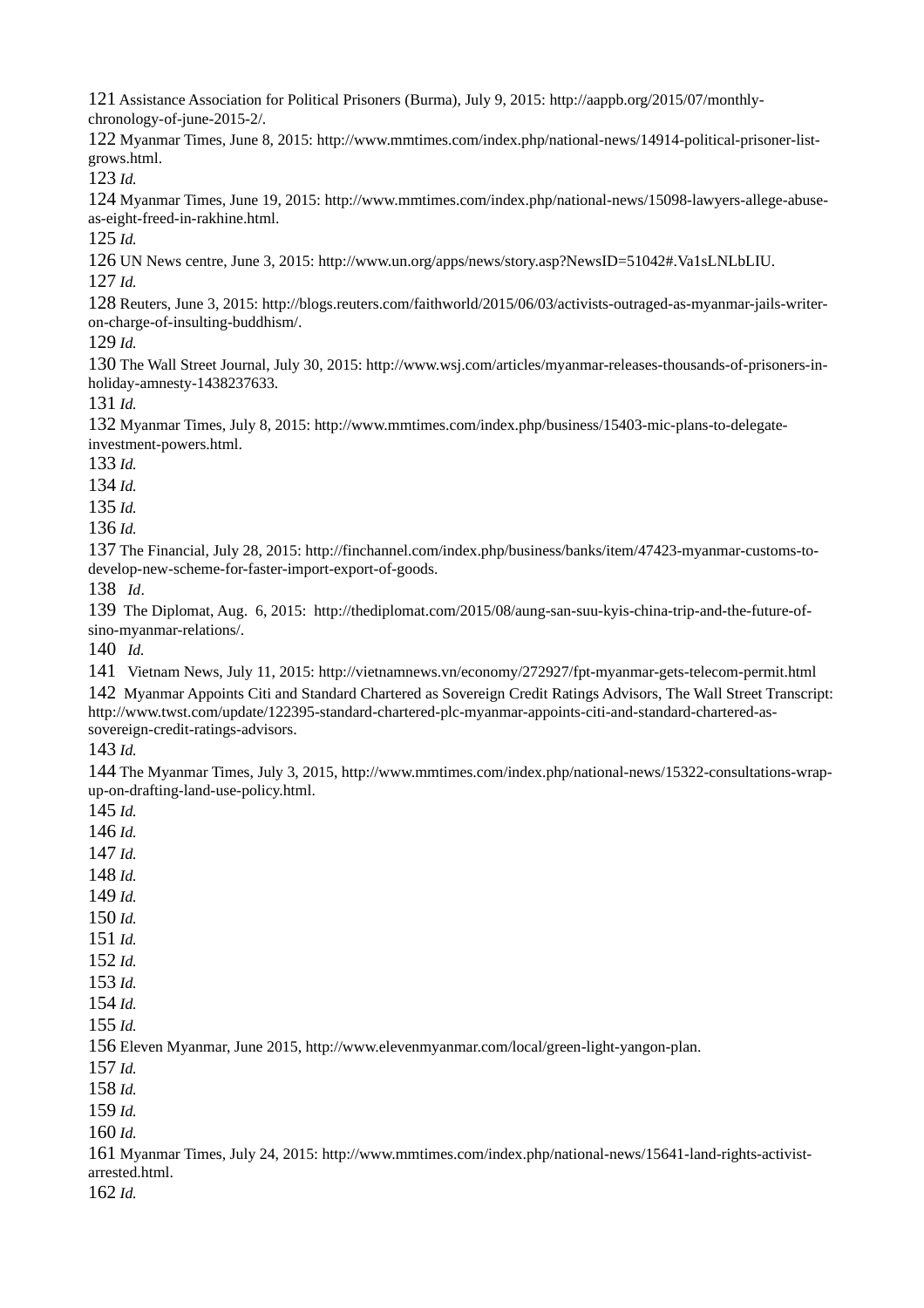*Id.*

*Id.*

 The Irawaddy, July 21, 2015: http://www.irrawaddy.org/burma/indigenous-rights-coalition-in-burma-plans-uprsubmission.html.

*Id.*

*Id.*

*Id.*

*Id.*

 New York Times, June 12, 2015: http://www.nytimes.com/2015/06/13/world/asia/myanmar-to-bar-rohingya-fromfleeing-but-wont-address-their-plight.html

 Washington Post, June 16, 2015: https://www.washingtonpost.com/opinions/aung-san-suu-kyi-on-the-state-ofdemocracy-in-burma/2015/06/16/b3bfa124-141c-11e5-89f3-61410da94eb1\_story.html

 Bangkok Post, June 20, 2015: http://www.bangkokpost.com/news/security/598240/japan-unveils-us-3-5memergency-grant-aid-for-rohingya-migrants

*Id.* 

Dawn, June 10, 2015: http://www.dawn.com/news/1187349

 The Independent, June 12, 2015: http://www.independent.co.uk/news/world/asia/protests-against-persecution-ofrohingya-muslims-intensify-across-muslim-world-10316132.html

 Anadolu Agency, June 16, 2015: http://www.aa.com.tr/en/politics/538651--myanmar-rohingya-comments-showmahathir-out-of-touch

 Pakistan Today, June 16, 2015: http://www.pakistantoday.com.pk/2015/06/16/national/oic-meeting-adoptspakistans-proposals-on-rohingyas-persecution/

United Nations High Commissioner for Refugees, June 18, 2015:

[http://www.unhcr.org/556725e69.html#\\_ga=1.70627152.116854022.1438939224](http://www.unhcr.org/556725e69.html#_ga=1.70627152.116854022.1438939224)

 Anadolu Agency, June 11, 2015: http://www.aa.com.tr/en/rss/534995--report-migrants-still-at-sea-as-thai-navyends-patrol

 Anadolu Agency, June 22, 2015: http://www.aa.com.tr/en/news/541926--malaysia-buries-21-human-traffickingvictims

 Anadolu Agency, June 13, 2015: http://www.aa.com.tr/en/news/536897--over-1-million-siezed-from-thaitrafficking-suspects.

BBC, June 2, 2015: http://www.bbc.co.uk/news/world-asia-32970764

 The Irrawaddy, July 8, 2015: http://www.irrawaddy.org/burma/over-100-muslims-linked-to-arakan-violencereleased.html.

 The New York Times; August 2, 2015: http://www.nytimes.com/2015/08/03/world/asia/rohingya-women-fleeviolence-only-to-be-sold-into-marriage.html.

*Id.*

*Id.*

 Reuters, June 11, 2015: http://www.reuters.com/article/2015/06/11/us-myanmar-rebels-ceasefireidUSKBN0OR0T120150611

 Myanmar Times, June 15, 2015: http://www.rfa.org/english/news/myanmar/kachin-soldiers-and-governmenttroops-engage-in-new-clash-in-shan-state-06162015161641.html

 Radio Free Asia, June 16, 2015: http://www.rfa.org/english/news/myanmar/kachin-soldiers-and-governmenttroops-engage-in-new-clash-in-shan-state-06162015161641.html

 The Irrawaddy, June 8, 2015: http://www.irrawaddy.org/multimedia-burma/local-youth-mark-4th-anniversary-ofwar-in-kachin-state.html

 The Irrawaddy, June 17, 2015: http://www.irrawaddy.org/burma/fresh-fighting-in-hpakant-sends-100-villagersfleeing.html

 The Irrawaddy, June 25, 2015: http://www.irrawaddy.org/burma/military-presence-grows-in-hpakant-amid-furtherclashes.html

 The Irrawaddy, July 13, 2015: http://www.irrawaddy.org/burma/casualties-on-both-sides-as-conflict-betweendkba-govt-drags-on.html.

*Id.*

 The Irrawaddy, June 23, 2015: http://www.irrawaddy.org/burma/govt-summons-ethnic-peace-team-defendsceasefire-draft.html

*Id.*